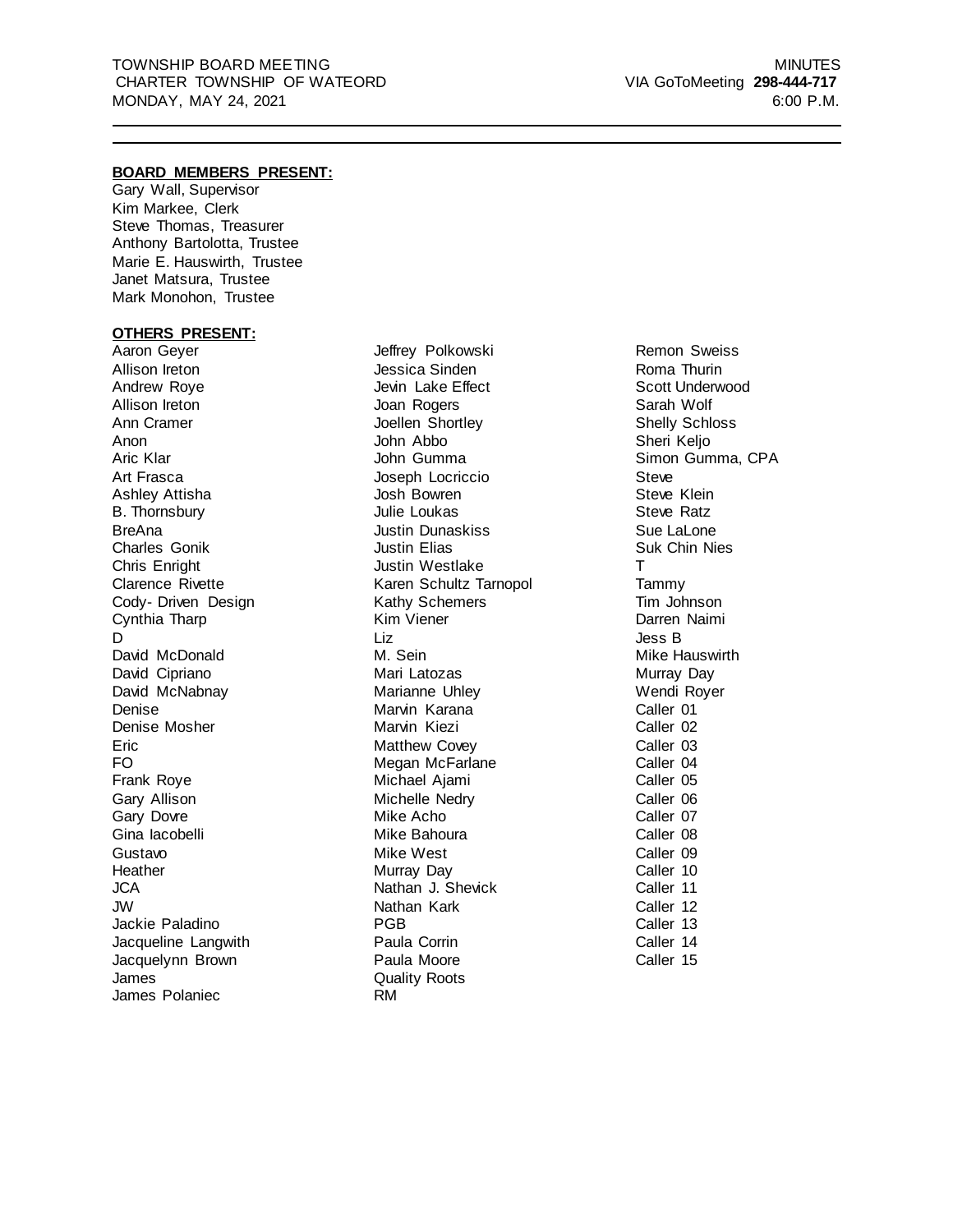Supervisor Gary Wall called the meeting to order at 6:00 p.m. and asked for a moment of silence for the brave men and women who have served our Country and then lead the Pledge of Allegiance.

Roll call vote was taken.

Supervisor Wall, participating remotely from Waterford, Michigan. Clerk Markee, participating remotely from Waterford, Michigan. Treasurer Thomas, participating remotely from Waterford, Michigan. Trustee Bartolotta, participating remotely from Waterford, Michigan. Trustee Hauswirth, participating remotely from Waterford, Michigan. Trustee Matsura, participating remotely from Waterford, Michigan. Trustee Monohon, participating remotely from Waterford, Michigan.

#### **1. APPROVE AGENDA**

#### 1.1 **May 24, 2021**

Moved by Markee,

Seconded by Thomas; RESOLVED, to amend the May 24, 2021, by adding a new item to the consent Agenda, agenda item 3.10 to re-appoint F. Matthew Ray and Colleen Murphy to the Planning Commission Board. A roll call vote was taken.

Ayes: Wall, Markee, Thomas, Bartolotta, Hauswirth, Matsura, and Monohon Nays: None Absent: None

Motion carried unanimously.

Moved by Markee,

Seconded by Thomas; RESOLVED, to amend the May 24, 2021, by adding the Consideration of WOTA becoming a 196 Authority and have Supervisor Wall sign the Amended WOTA agreement as item 7.25. A roll call vote was taken.

Ayes: Wall, Markee, Thomas, Bartolotta, Hauswirth, Matsura, and Monohon Nays: None Absent: None

Motion carried unanimously.

Moved by Markee,

Seconded by Thomas; RESOLVED, to amend the May 24, 2021, by adding a new item 7.3A to the Township Board Process for Medical Marihuana Licensing. A roll call vote was taken.

Ayes: Wall, Markee, Thomas, Bartolotta, Hauswirth, Matsura, and Monohon Nays: None Absent: None

Motion carried unanimously.

Moved by Bartolotta, Seconded by Monohon; RESOLVED, to approve the May 24, 2021, agenda as amended. A roll call vote was taken.

Ayes: Wall, Markee, Thomas, Bartolotta, Hauswirth, Matsura, and Monohon Nays: None Absent: None

Motion carried unanimously.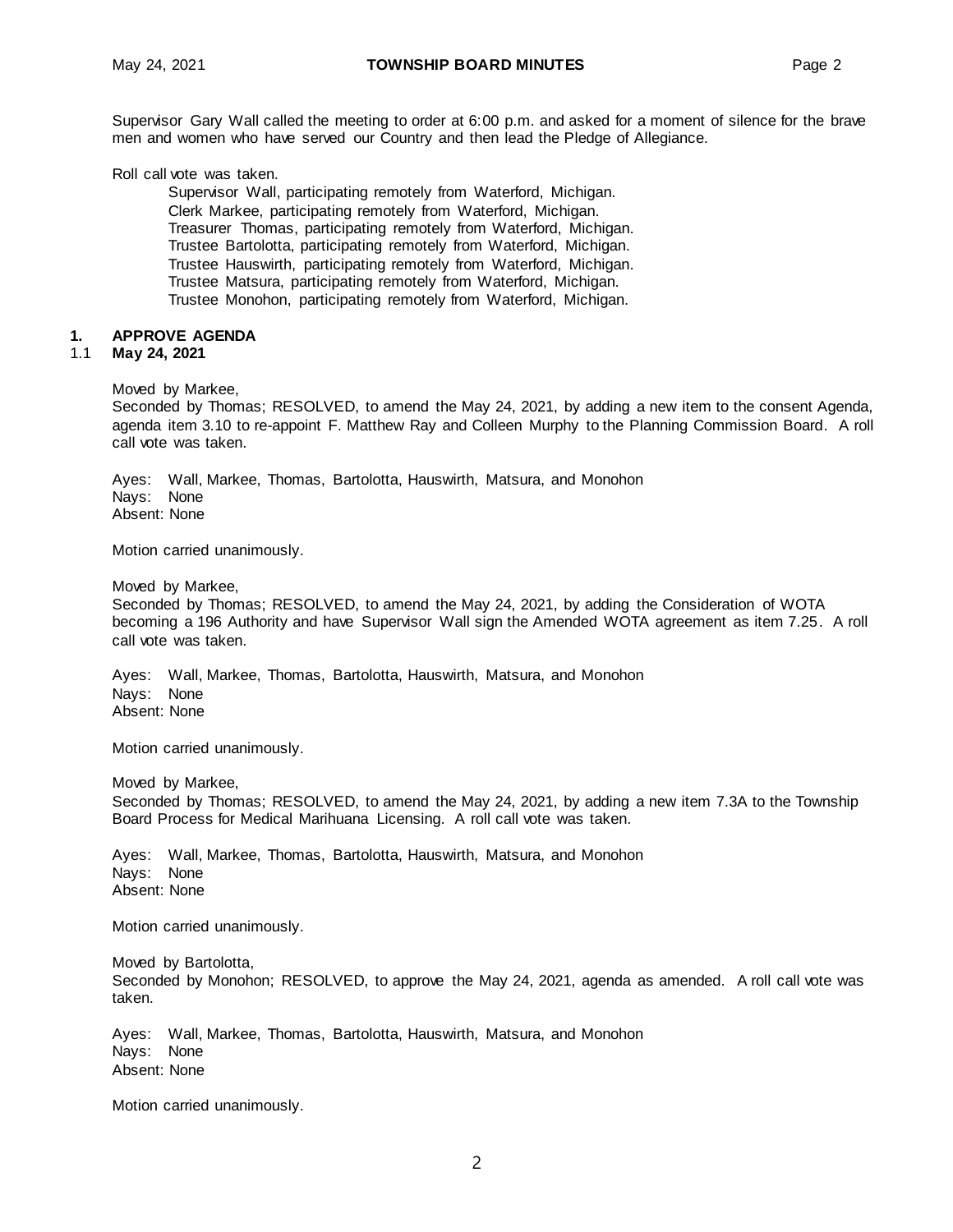- **2. ANNOUNCEMENTS** 2.1 Township Offices will be closed on Monday, May 31, 2021, in observance of Memorial Day. All emergency services will be available.
- 2.2 Due to social distancing restrictions, the VFW Post 1008, in agreement with Waterford Township, has announced they will cancel Waterford's Annual Memorial Day Parade. The 2019 Memorial Day Parade will air on Channel 20, May 31, 2021, at 10:00 a.m. Please take this day to remember the men and women that have sacrificed their lives for this great Nation.
- 2.3 S.T.R.I.D.E (Seniors that Reward in Daily Exercise) Parks and Recreation's revamped walking program for those 50 years and better! Walk indoors at the Recreation Center, log your miles, win prizes, have fun, and stay active! Monthly registration fee includes S.T.R.I.D.E. t-shirt. Register at the Waterford Recreation Center 248-674-4881.
- 2.4 The Waterford Area Chamber of Commerce and Waterford Parks and Recreation present FREE Concerts in the Park every Thursday in June at Hess-Hathaway Park. Local talent at 6PM, headlining band at 7PM. BBQ and brew available at all four concerts from Billy's Tip n' Inn. For more information visit www.waterfordchamber.org or call 248-666-8600.2.5 Waterford Parks and Recreation Department's 70th Anniversary Block Party will take place on Saturday, June 12, 3PM-6PM on the Civic Center Soccer Fields. Come celebrate seven decades of service to the township with us at this FREE family event. Activities will include mini golf, zip line, food trucks, games and more! For more information and event updates follow @waterfordparksandrec on Facebook and Instagram or call 248-674-5441.
- 2.6 Flash's Friendship Club is an adaptive and inclusive monthly group that participates in activities offered free of charge thanks to generous sponsors. Activities offered include arts and crafts, fitness classes, movies, games and much more! June's event will be an outing to the Free Summer Concert at Hess-Hathaway Park, Thursday, June 24, 6PM-8PM. Space is limited, register by calling Waterford Parks and Recreation at 248-674-5441. Learn how you can get involved in this amazing program, email Joe Okaiye at [jokaiye@waterfordmi.gov](mailto:jokaiye@waterfordmi.gov)
- 2.7 The Waterford Youth Assistance (WYA) needs volunteers. The Executive Board is looking for a Treasurer and the organization overall would greatly appreciate anyone willing to volunteer some time or other resources. The WYA is a nonprofit 501(c)3 organization which has been serving the community of Waterford, MI since 1962. The WYA mission is to strengthen youth and families and reduce the incidence of delinquency, abuse, and neglect through community involvement. The WYA supports the development of healthy Waterford families by offering family education classes, workshops, youth enrichment and camp scholarships for families who may need financial assistance, among a host of other activities. This is in large part accomplished through the generosity of local community sponsors, donations and generous volunteers. If you would like more information visit the website,

https://waterfordyouthassistance.com/ Or you can contact the WYA office at (248)618-7683, or email to [waterfordya@msn.com.](mailto:waterfordya@msn.com)

2.8 Waterford Township intends to form a Citizens Emergency Response Team (CERT) – a group of adults who live and/or work in our community and have a passion for community service. This group of volunteers will be trained to assist various Township departments, including Police and Fire, when our capacity to provide services may be strained due to extreme weather, natural disaster, or even planned Township events.

CERT members may be called upon to provide assistance with downed wires, traffic control, and light search and rescue to name a few. Recruitment begins now with interviews to follow soon after. We will select participants throughout 2021 and start training in 2022. If you are active, self-motivated, and want to serve, this is the group for you. The CERT will work under the direction of the Waterford Township Emergency Management Coordinator. If you are interested, please visit www.waterfordmi.gov/CERT, then contact EMC Brendan Brosnan at 248-618-6199.

2.10 Beginning May 3, 2023 every traveler must present a REAL ID-compliant driver's license, state –issued enhanced driver's license, or other acceptable forms of identification such as a valid passport or U.S. Military ID, to fly within the U.S. Review the complete list of acceptable identification. Visit [www.michigan.gov/realid](http://www.michigan.gov/realid) for more information.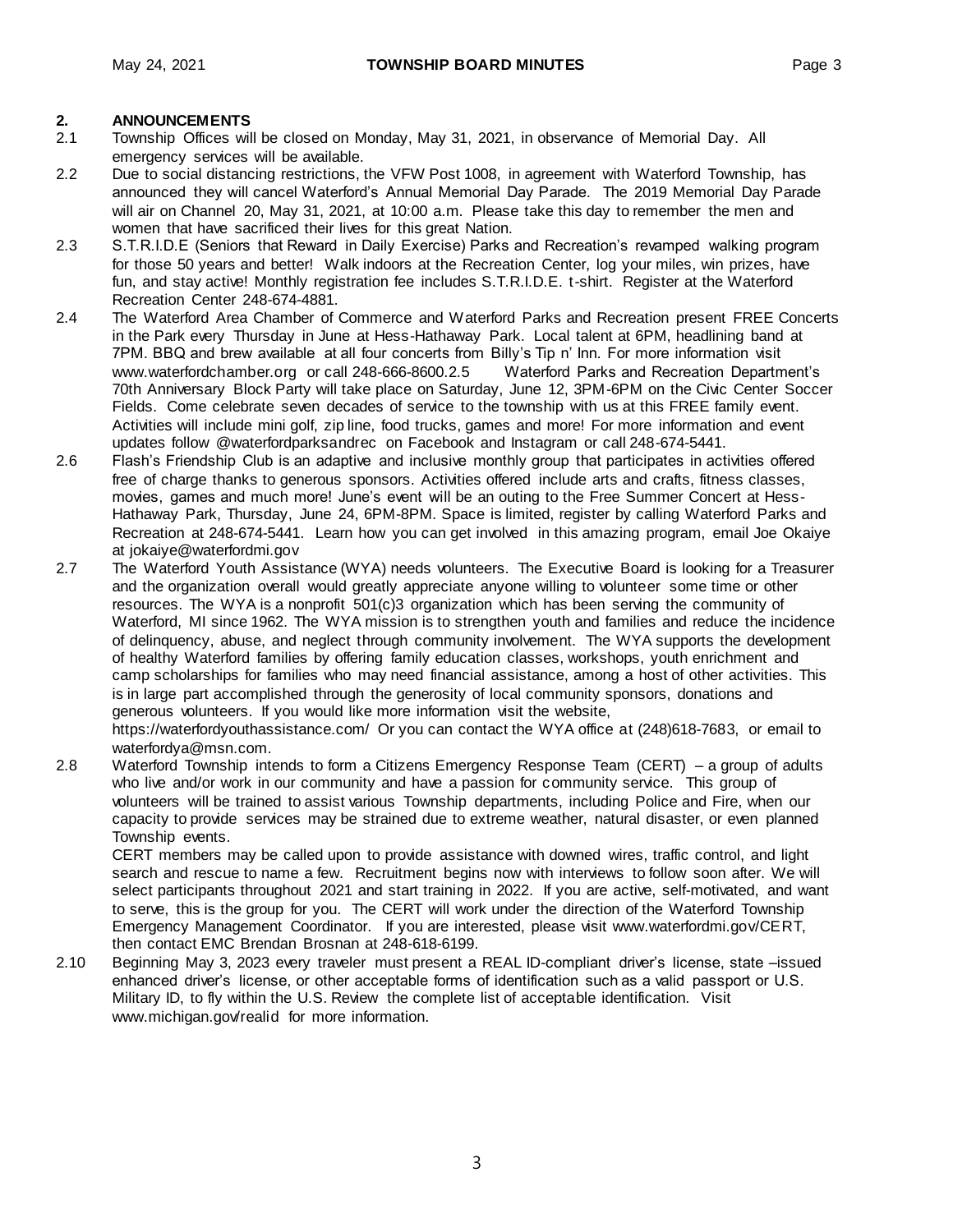#### **3. Consent Agenda**

*Board Members may remove items from the Consent Agenda for discussion purposes or for the purpose of voting in opposition. Public comment for items removed from the consent agenda may be received in the same manner immediately following the Consent Agenda.*

- 3.1 May 10, 2021, Meeting Minutes
- 3.2 May 24, 2021, Bill Payment
- 3.3 Receive the Clerk's Office 1st Quarter Report
- 3.4 Receive the 51st District Court's April 2021 Report
- 3.5 Receive the Treasurer's Office April 2021 Report
- 3.6 Drayton Plains Nature Center Advisory Committee Appoint Ms. Teresa Serowoky

Recently, long-time member of the Drayton Plains Nature Center Advisory Committee Mr. Gerard Couture let us know he needed to resign from service on the committee. We sincerely appreciate Gerard's contributions to the DPNC and the committee and wish him the very best!

At this time I respectfully request the Board's approval to appoint Waterford resident Teresa Serowoky to the Nature Center Advisory Committee to complete the remainder of Mr. Couture's term through February 1, 2022.

Teresa has enjoyed walking and visiting the Drayton Plains Nature Center through the years and in her retirement, would like to commit her time and guidance to the advisory committee to help keep the park a treasured destination for the community.

Teresa's appointment to the committee has the support of Parks and Recreation Director Alison Swanson, and the support of the DPNC committee members who approved her appointment at a meeting this week.

Thank you for your consideration.

3.7 Planning Commission and Zoning Board of Appeals - Appoint Mr. Art Frasca The following memo was received from Supervisor Wall.

> In late April 2021, longtime Planning Commissioner and Waterford resident Mr. Steve Reno passed away. Steve was appointed to the Planning Commission for multiple terms and served as the liaison from the Planning Commission to the Zoning Board of Appeals as well. We are thankful for Steve's service to the community and join his friends and family in mourning his loss.

At this time, I respectfully request the Township Board's approval for the appointment of Waterford Township resident and former Trustee Art Frasca to the Planning Commission, and to the Zoning Board of Appeals as the Planning Commission liaison to complete Mr. Reno's terms through March 31, 2022.

The Planning Commission is responsible for:

- Developing, adopting, and overseeing the implantation of the Township's Master Plan.
- Monitoring the effectiveness of the Zoning Ordinance and recommending ordinance revisions and amendments to the Township Board where necessary
- Reviewing rezoning requests from property owners and making an approval or denial recommendation to the Township Board, which is responsible for making the final decision on rezoning requests.
- Considering and deciding requests from property owners seeking one of the special approval uses listed in the property's zoning classification.
- Reviewing the site plans to ensure compliance with the zoning ordinance requirements and the goals and objectives of the master plan.
- Reviewing and discussing concepts and issues and their applicability to the current and future development of the Township.
- Assisting in the education of the general public on planning issues and concepts.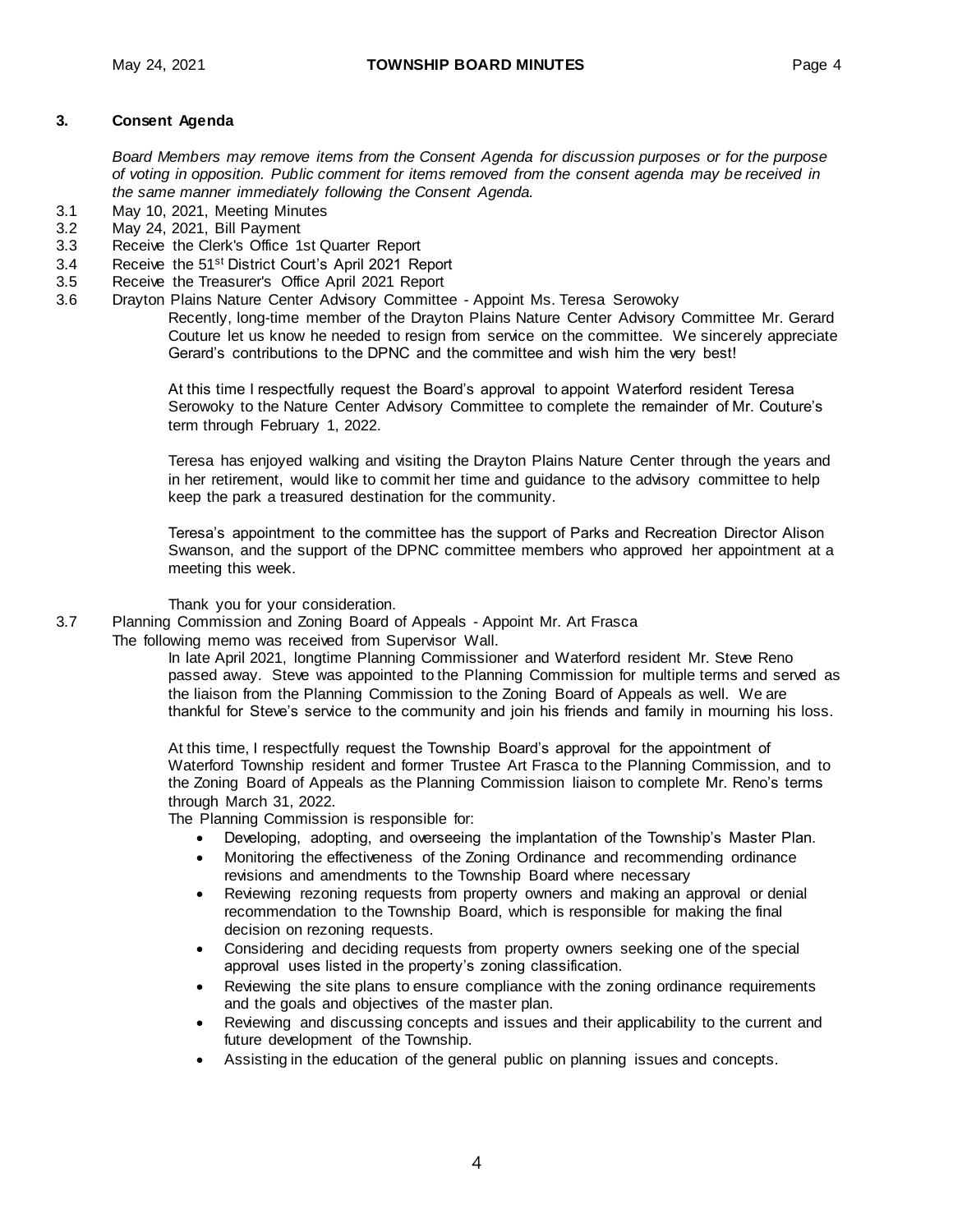#### Consent Agenda Continued.

With these responsibilities in mind, I am confident that Art will make valuable contributions in these roles, and is able to make fair and educated decisions in the best interest of the Waterford community.

Thank you for your consideration.

- 3.8 Fireworks Display Elizabeth Lake
- 3.9 Fireworks Display Otter Lake
- 3.10 Planning Commission Reappointment F. Matthew Ray & Colleen Murphy
	- The following memo was received from Supervisor Wall.

I respectfully request the Township Board's approval for the reappointment of Waterford Township residents and current commissioners Colleen Murphy and F. Matthew Ray to the Planning Commission for a three-year terms to expire March 31, 2024.

The Planning Commission is responsible for:

- Developing, adopting, and overseeing the implementation of the Township's [master plan.](http://twp.waterford.mi.us/Departments/Community-Planning-and-Development/Master-Plan.aspx)
- Monitoring the effectiveness of the [zoning ordinance,](http://twp.waterford.mi.us/Departments/Community-Planning-and-Development/Zoning-Ordinance.aspx) and recommending ordinance revisions and amendments to the Township Board where necessary.
- Reviewing rezoning requests from property owners and making an approval or denial recommendation to the Township Board, which is responsible for making the final decision on rezoning requests.
- Considering and deciding requests from property owners seeking one of the special approval uses listed in the property's zoning classification.
- Reviewing site plans to ensure compliance with the zoning ordinance requirements and the goals and objectives of the master plan.
- Reviewing and discussing planning concepts and issues and their applicability to the current and future development of the Township.
- Assisting in the education of the general public on planning issues and concepts.

Colleen & Matthew have both served proficiently as Planning Commissioners and they expressed interest in being reappointed. I believe their experience and demonstrated ability and commitment serve the Township and its residents and business community in this capacity will continue to be beneficial.

Thank you for your consideration

Moved by Bartolotta,

Seconded by Markee, RESOLVED, to approve the Consent Agenda, items 3.1 through 3.10. A roll call vote was taken.

Ayes: Wall, Markee, Thomas, Bartolotta, Hauswirth, Matsura, and Monohon Nays: None Absent: None

Motion carried unanimously.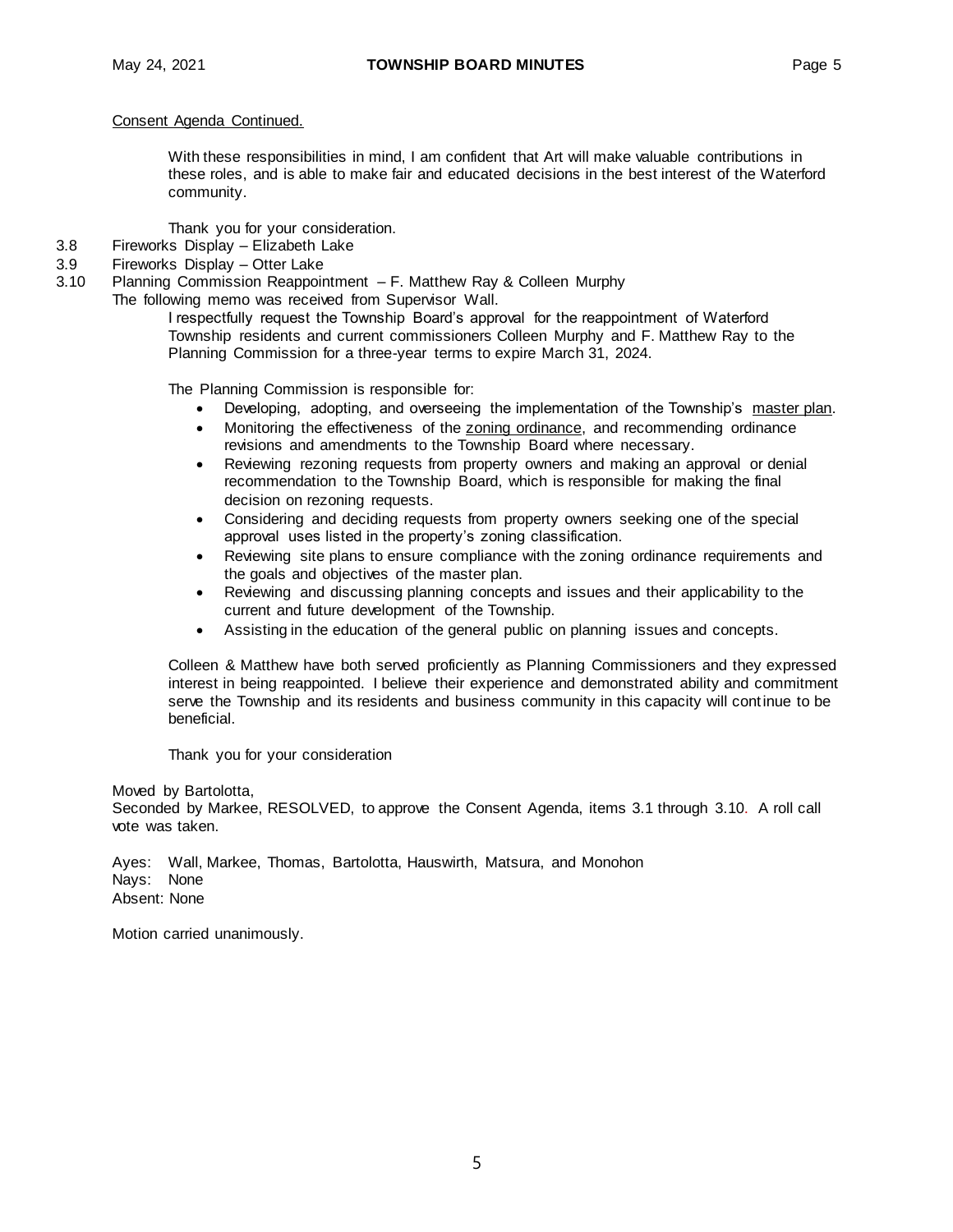#### Trustee Hauswirth

The Drayton Plains thanked everyone that came out for the Gallop Mustard Pull. In addition, the Weatherization Reimbursement Program funds have been distributed

#### Trustee Matsura

The Hess Hathaway Advisory Board approved a kindness rocks Garden, approved a Boy Scout Project constructing 5 rabbit cages, and other projects are ongoing.

#### Treasurer Thomas

Dog Licenses expire on June 1, 2021.

#### Trustee Bartolotta

Franchise Fees are about 1% down for 2021.

#### Supervisor Wall

Supervisor Wall read the letter from Elizabeth King, Senior RRC Planner, Redevelopment Ready Communities, Michigan Economic Development Corp.

#### Hi Jeff & Scott,

It is safe to say that this is one of the best planning commission annual reports I've seen lately. Great work on this! You're really setting yourself up for future success! I will attach it to your Trello Board! And I promise not to bother you on your vacation! Enjoy your time off!

Best,

#### **Elizabeth King**

COVID-19 Updates

| 5/10/21 |                                   | 48327 | 48328      | 48329       |
|---------|-----------------------------------|-------|------------|-------------|
|         | Cases: 1901                       |       | 2230       | 2462        |
|         | Deaths: 22                        |       | 61         | 35          |
|         | Current Cases: 1939<br>Deaths: 22 |       | 2185<br>61 | 2510<br>36. |

Please be safe, social distance, wear a mask, and use disinfectant. Supervisor Wall encouraged residents to get the vaccine so we are able to get back to a normal life.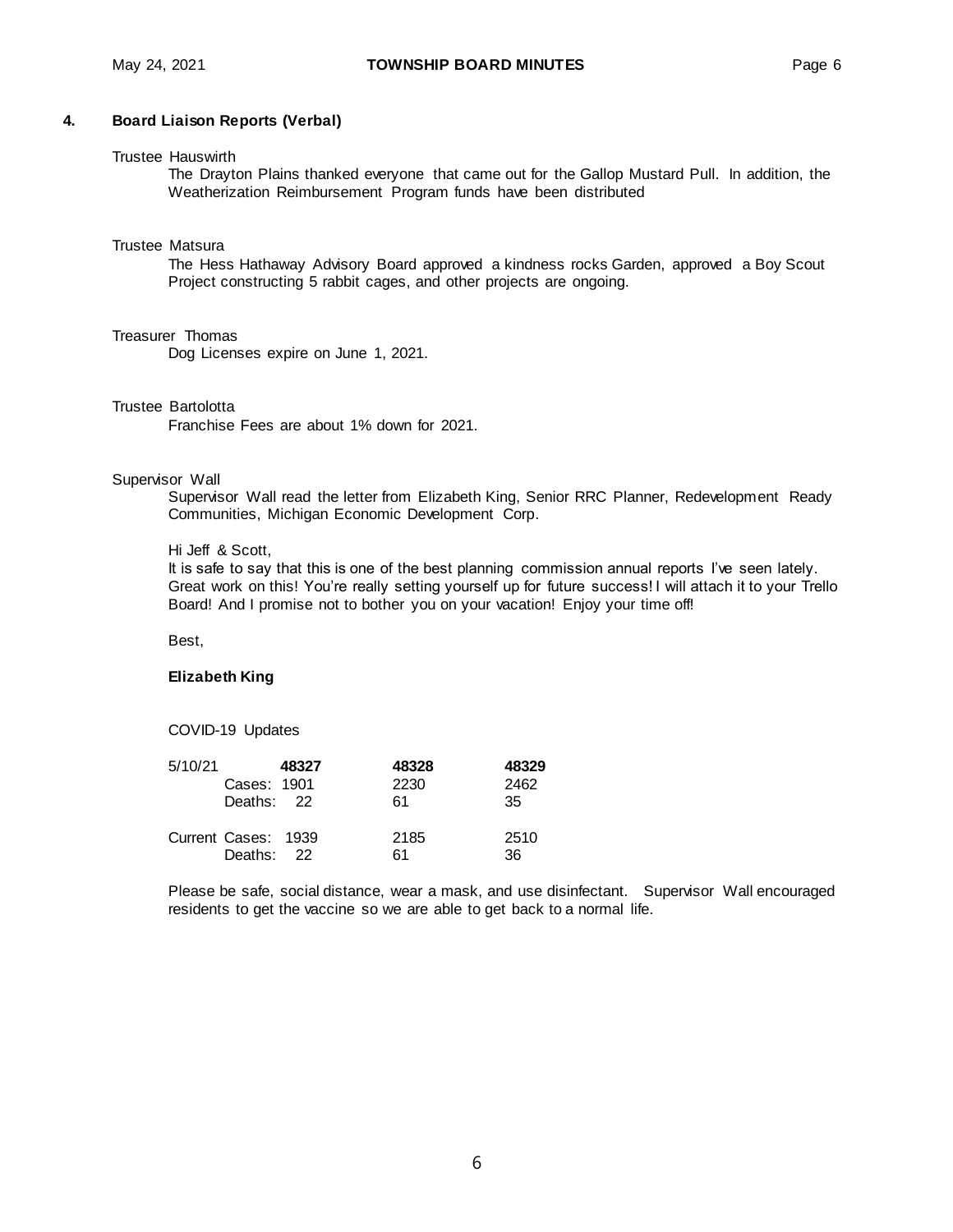# **5. Open Business**

#### 5.1 **FOIA Appeal 21-8017 PD**

The following memo was received by Joellen Shortley, Township Attorney.

Under the Freedom of Information Act (FOIA), a person whose FOIA request is denied has a right to appeal that denial to the Township Board. The Board is allowed ten (10) business days after it is considered to have received an appeal to act on it by: (1) reversing the disclosure denial, (2) issuing a written notice upholding the disclosure denial, or (3) reversing the disclosure denial in part and issuing a written notice upholding the disclosure denial in part.

Under FOIA, Mr. Lemieux's Appeal received by the Township Clerk's office on 4/29/2021, was considered received by the Board on the date of your first regular meeting after that (5/10/2021.) That makes your 5/24/2021 meeting the last day for a timely decision unless you wish to extend your decision for another ten business days which is permitted under MCL 15.240 (1)(d). Your FOIA Coordinator has sent a letter to Mr. Lemieux that provides notice of the hearing date and the process. His attendance is not required.

The following documents related to this FOIA appeal are also attachments to this letter:

- 4/12/2021 FOIA request received by Police Dept.
- 4/13/2021 Police Department FOIA Coordinator response letter
- 4/23/2021 Appeal letter, received 4/29/21

The question presented for the Township Board's decision on this appeal is whether the exemption from disclosure of the 911 audio recordings, police audio/video, private videos and search warrants should be upheld, reversed, or upheld in part and reversed in part. That decision should be based on the Board's consideration of the provisions of FOIA upon which the Police Department exempted the records from disclosure and whether a proper exemption still applies. The Police department stated in their denial that the reports requested were still under investigation, meaning they were records compiled for law enforcement purposes. Presently, Mr. Lemieux is scheduled for an examination in 51<sup>st</sup> District Court on June 16, 2021. The exemption for investigating records is found in MCL 15.243(1)(b), which read as follows:

- (b) Investigating records compiled for law enforcement purposes, but only to the extent that disclosure as a public record would do any of the following:
	- \* \* \* (i) interfere with a law enforcement proceeding.

The FOIA does not specify a standard of review for the Board is to apply in reaching its decision and does not require you to make findings or explain the reasons for the decision you make. In that context, my recommendation is that you simply base your decision on the language of the FOIA exemptions and whether you agree with the Police Department's determination that those exemptions were properly applied in exempting the records in question from disclosure.

For your use in deciding this Appeal, the final attachments to this letter are three (3) alternate Resolutions, one of which should be adopted to make the decision called for under FOIA. While you are certainly free to modify whichever Resolution reflects your decision, I would recommend that your motion be by reference to the applicable Resolution (Upholding, Reversing, or Upholding in Part and Reversing in Part), which will facilitate promptly providing written notice of your decision to Ms. Wilson.

I expect to be present at your meeting to provide any assistance you may request.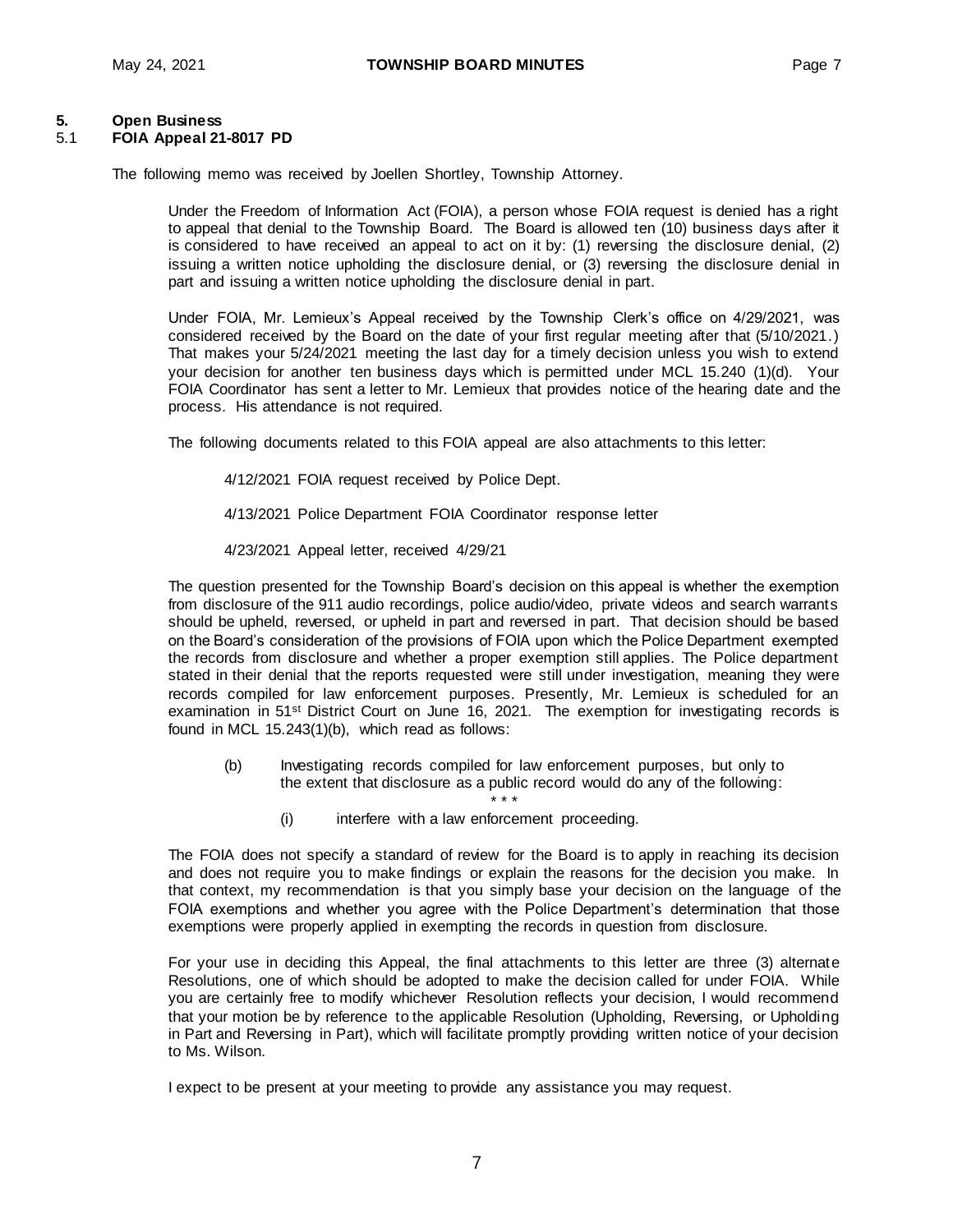FOIA Appeal 21-8017 PD Continued.

Moved by Bartolotta, Seconded by Hauswirth; RESOLVED, to deny the FOIA Appeal 21-8017 PD**.** A roll call vote was taken.

Ayes: Wall, Markee, Thomas, Bartolotta, Hauswirth, Matsura, and Monohon Nays: None Absent: None

Motion carried unanimously.

#### **5.2 Rescind May 10, 2021, Approval of Block Party Permit – Rossdale Drive**

The following memo was received by Kari Vlaeminck, Deputy Clerk.

At the May 10, 2021 Board of Trustee Meeting, the Trustees approved a Block Party Permit for Rossdale Drive in error. Due to the Fire Marshall denying the permit as written, the Board needs to rescind approval of this Block Party for Rossdale Drive, and deny the application.

If the Board agrees with this, the appropriate motions are as follows:

- 1. Motion to rescind the approval of the Block Party Permit for Rossdale Drive made on May 10, 2021 , regular board meeting.
- 2. Motion to deny the Block Party Application for Rossdale Dr. due to the site plan not in compliance with the 2015 International Fire Code requirements as stated by the Fire **Marshall**

Moved by Markee,

Seconded by Thomas; RESOLVED, to rescind the May 10, 2021, approval of the Block Party Permit for Rossdale Drive. A roll call vote was taken.

Ayes: Wall, Markee, Thomas, Bartolotta, Hauswirth, Matsura, and Monohon Nays: None Absent: None

Motion carried unanimously.

Moved by Markee, Seconded by Bartolotta; RESOLVED, to deny the Block Party Permit for Rossdale Drive. A roll call vote was taken.

Ayes: Wall, Markee, Thomas, Bartolotta, Hauswirth, Matsura, and Monohon Nays: None Absent: None

Motion carried unanimously.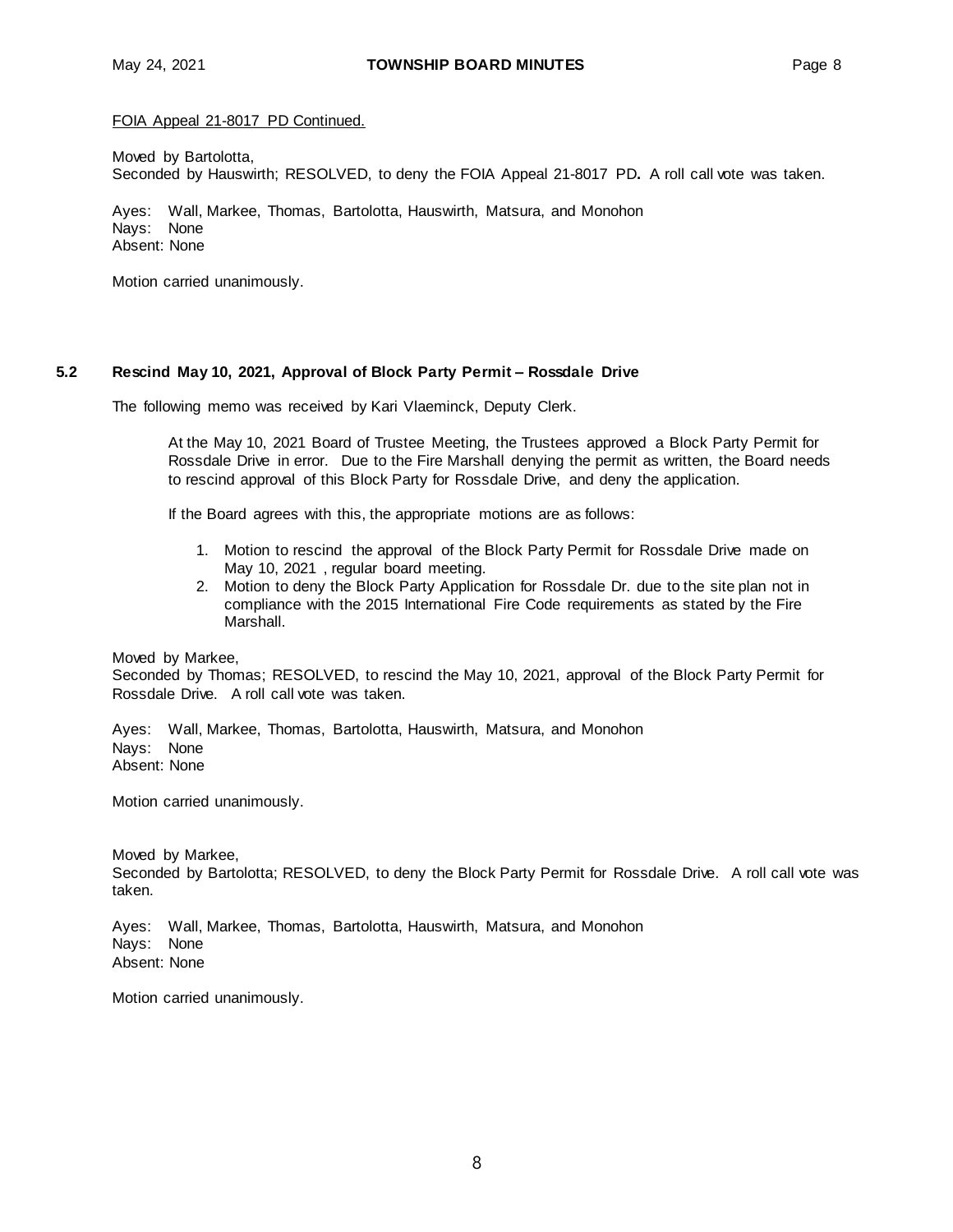#### **6. Introduction**

### 6.1 **Rezoning Request No. PZ 21-03-04 from PL to R-1C Offer of Conditions to Rezoning**

The following memo was received by Joellen Shortley, Township Attorney.

Gary advised that this will be the first rezoning request where the owner of the property has offered conditions on the use and development of the land as a condition to the requested rezoning. While conditional rezoning is not provided for in the Township Zoning Ordinance, Section 405 of the Michigan Zoning Enabling Act, MCL 125.3405 does authorize the use of conditional rezoning. A copy of that Section is attached for reference. Also attached are letters from the Road Commission for Oakland County (Road Commission) as the owner of the property, and JLG Properties, Inc., the applicant for this rezoning.

As you can see from the letters, the Road Commission and JLG are each offering and agreeing that if you approve the rezoning, it will be conditioned on the property only being used and developed, without zoning ordinance variances, for a 66-unit, single-family development accordingto specified plans. The Preliminary Grading and Utility Plan and Site Plan receive d concept plan approval from the Planning Commission on March 23, 2021, subject to approval of this rezoning. On April 26, 2021, the Planning Commission gave similar approval to a prior version of the Landscape Plan. Mr. Polkowski, the Township Planner, is to confirm that the 4-29-21 version of the Landscape Plan includes additional landscaping, improvements, enhancements to what the Planning Commission approved.

While the conditional rezoning offers were only recently received, the statute does not restrict when conditions may be voluntarily offered by the owner of land. We would also note that the presentation to the Planning Commission was consistent with the conditional rezoning concept outlined in the statute. Therefore, it is our opinion that, based on the Road Commission letter as the owner of the property, if you approve the offered conditions and the rezoning, those conditions would be enforceable by the Township.

Although the statute is not lengthy, there are some important features to it to keep in mind. First, pursuant to subsection (5), you may not attempt to negotiate or require the Road Commission to offer different or modified conditions. Second, if for some reason you do not want to require the property to be used and developed according to the specified plans, you do not have to approve the conditional offer. If that was the case, a motion to reject the Road Commission's offer of conditions would be the appropriate action, followed by a separate motion on the rezoning itself. If the rezoning was approved without the offered conditions, the property could then be used for any permitted principal or special approval use in the R-1C Zoning District. The Board could also deny the rezoning request entirely.

Since this matter will be on your agenda for possible introduction of an ordinance, the final attachments with this letter are ordinances to rezone the property with and without the conditions that have been offered.

With the above background, we suggest the following approach:

- 1. A motion to introduce the Conditional Zoning Ordinance Map Amendment Ordinance, and to approve the conditions offered by the Road Commission, as presented and schedule the Ordinance for possible adoption at the Board's meeting on June 14, 2021.
- 2. If you do not want to approve the offered conditions, a motion to not introduce the Conditional Zoning Ordinance Map Amendment Ordinance and deny the conditional rezoning.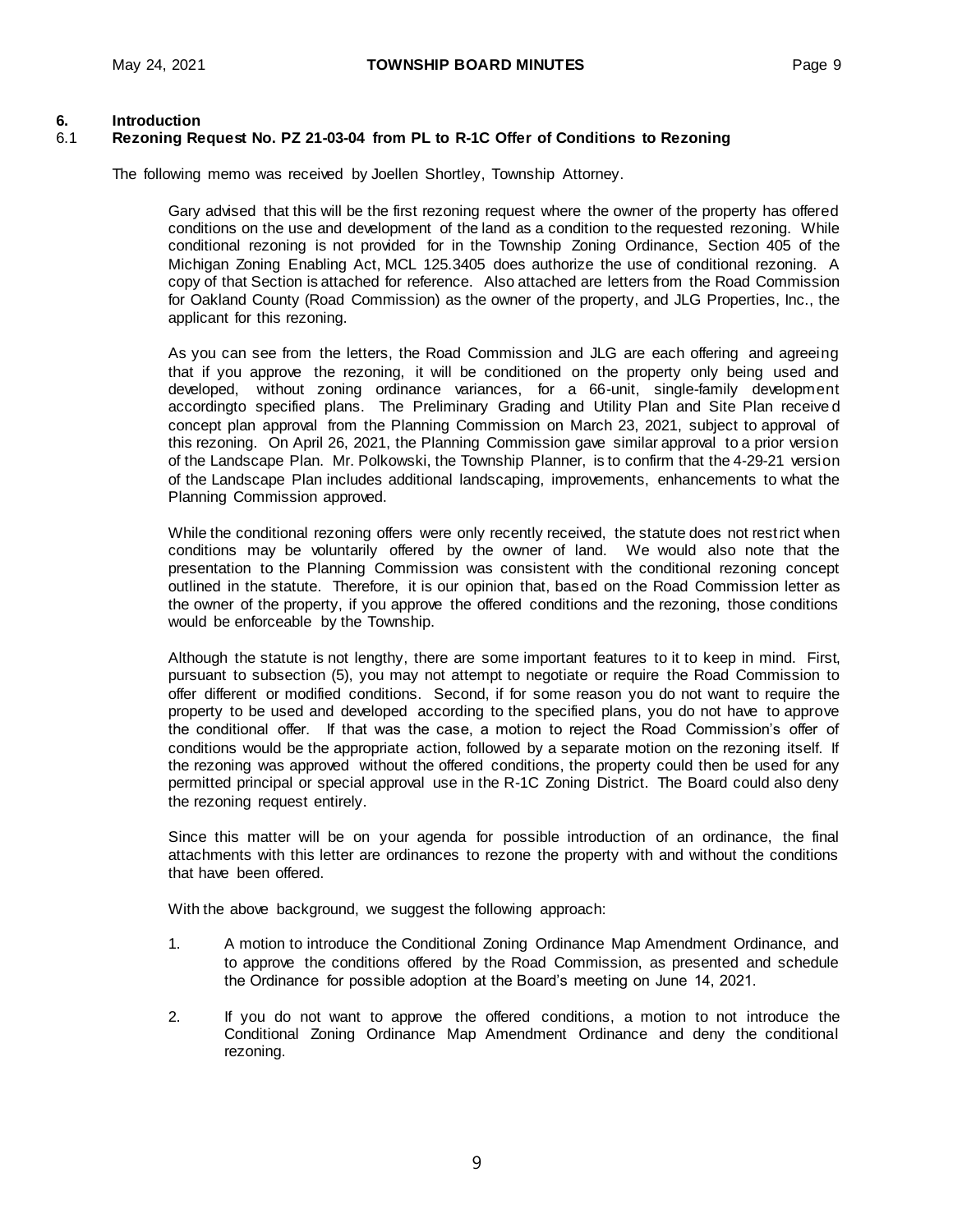#### Rezoning Request No. PZ 21-03-04 from PL to R-1C Offer of Conditions to Rezoning Continued.

3. If the conditional rezoning is not introduced and denied, you should then decide whether to introduce an ordinance that simply rezones the property from PL to R-1C. That would be the Ordinance titled Zoning Ordinance Map Amendment. The options on that Ordinance would be to introduce and schedule for adoption at a designated meeting, or not introduce and deny the requested rezoning.

If you have any questions, please do not hesitate to call.

Trustee Bartolotta stated that the Developer has went above and beyond with landscaping requirements. He's been a pleasure to deal with.

Trustee Monohon inquired if they were dealing with only the Conditional Requirements. Supervisor Wall stated that it was the Conditional Requirements as presented by the Planning Commission.

Attorney Dovre stated that he believes that this is to introduce the Ordinance and accept the Conditional Zoning Ordinance Map Amendment, Ordinance, and to approve the conditions offered by the Road Commission. Which includes a new and improved landscaping plan.

Clerk Markee stated that we are voting to introduce the rezoning request for the Williams Lake Road and Hatchery Lake Road.

Trustee Monohon clarified what the Board is voting on.

Supervisor Wall stated that they are voting to introduce and approve the conditions offered by the Road Commission.

Township Attorney clarified the motions presented in her memo to the Board

Moved by Bartolotta,

Seconded by Thomas; RESOLVED, to introduce Rezoning Request No. PZ-21-03-04 from PL to R-1C the conditions offered by the Road Commission, as presented and schedule the Ordinance for possible adoption at the Board's meeting on June 14, 2021.

Trustee Bartolotta rescinded his motion to introduce Rezoning Request No. PZ-21-03-04 from PL to R-1C the conditions offered by the Road Commission, as presented and schedule the Ordinance for possible adoption at the Board's meeting on June 14, 2021.

Moved by Bartolotta,

Seconded by Thomas; RESOLVED, to A motion to introduce the Conditional Zoning Ordinance Map Amendment Ordinance, and to approve the conditions offered by the Road Commission, as presented and schedule the Ordinance for possible adoption at the Board's meeting on June 14, 2021. A roll call vote was taken.

Ayes: Wall, Thomas, Bartolotta, and Monohon Nays: Markee, Hauswirth, and Matsura Absent: None

Motion carried.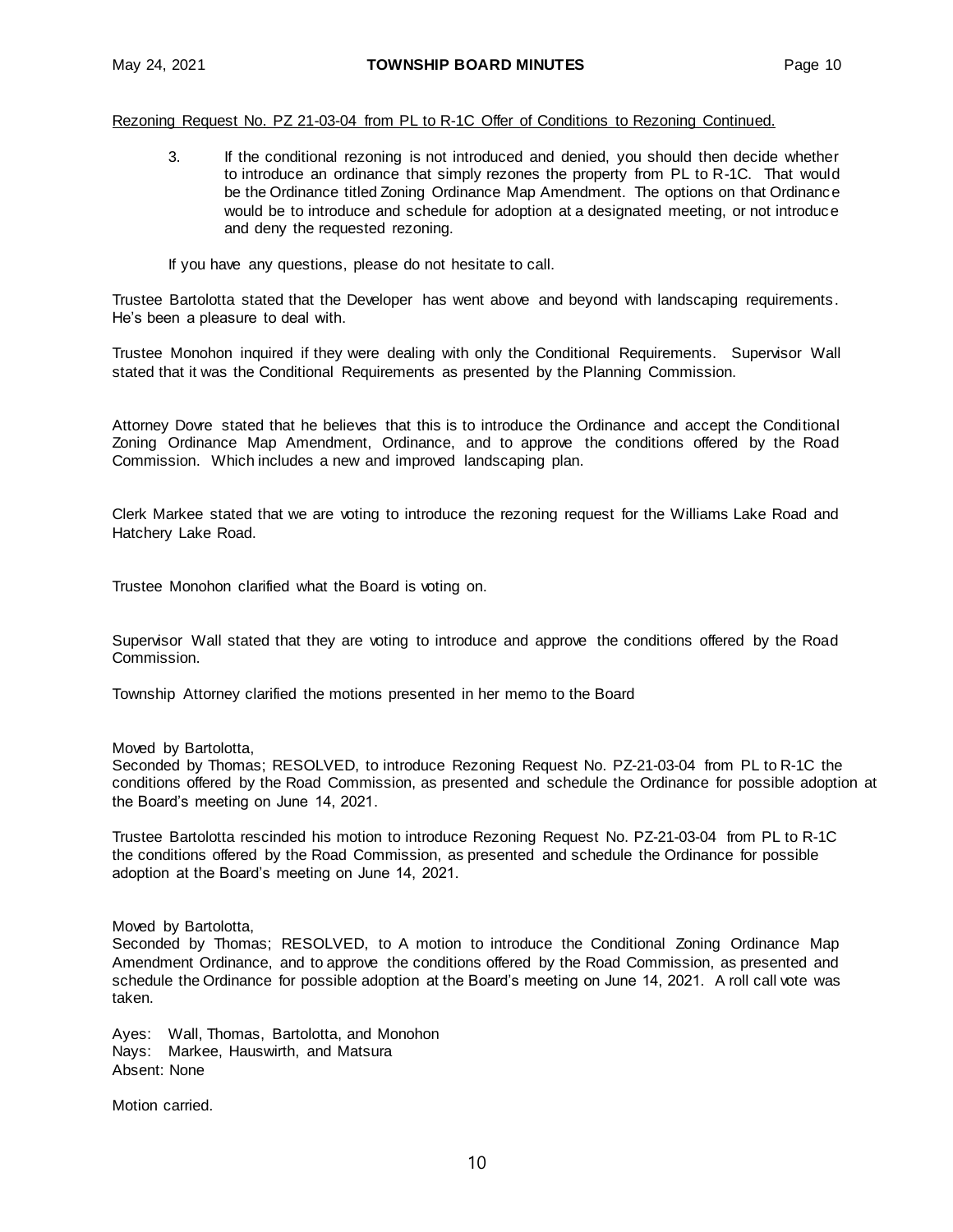## **7. New Business**

#### 7.1 **Appointment of Dave Hills to the Position of Superintendent of Building Division**

The following memo was received from Rob Merinsky, Development Services Director.

The Development Services Department recently posted the vacant building official position created by the retirement of Mr. Brent Gibson. After careful consideration, I feel Mr. Dave Hills has the experience, education, and attitude necessary to succeed as the Superintendent of Building Division. With that, I am requesting the Board approve the appointment of Mr. Hills to Superintendent of Building Division within the Development Services Department. This appointment under the Management and Administration Group agreement is at a Grade 9, Step 1 level. Based on satisfactory performances, this wage will increase every six months until a Grade 9, Step 3 level is reached. The state date for this position will be June 7, 2021.

Trustee Bartolotta wished Mr. Gibson on his retirement and stated he had the most confidence in Mr. Hill.

Supervisor Wall spoke highly of Mr. Gibson, and the building Division.

Moved by Bartolotta,

Seconded by Thomas; RESOLVED, to appoint Mr. Dave Hills to the Management and Administration Group position of Superintendent of Building Division at a Grade 9, Step 1 increasing every six months until a Grade 9, Step 3 level is reached . A roll call vote was taken.

Ayes: Wall, Markee, Thomas, Bartolotta, Hauswirth, Matsura, and Monohon Nays: None Absent: None

Motion carried unanimously.

#### **7.2. Media Network Annual Payment for Services/Approval of Single Source Entity**

The following memo was received from Gary Allison, Cable Coordinator.

Per discussions during the public budget meetings at Waterford Township for 2021, the Waterford Township Cable Commission respectfully requests that the Township Board of Trustees approve the annual payment of \$195,000, paid quarterly in 2021, from the Cable Fund to Medial Network of Waterford for PEG operations and management.

Additionally, it is the recommendation of the Cable Commission that the Township Board of Trustees approve Media Network of Waterford as a single source entity for PEG operations and management. It is the opinion of the Cable Commission that the Media Network of Waterford provides the best value in labor, service, and product, given the organizations long-standing, and exceptional service to Waterford Township. Attached is the invoice for 2021 from Media Network of Waterford.

The approval of the Township Board of Trustees will satisfy any and all accounting audit requirements for 2021.

If you have any questions, please contact my office.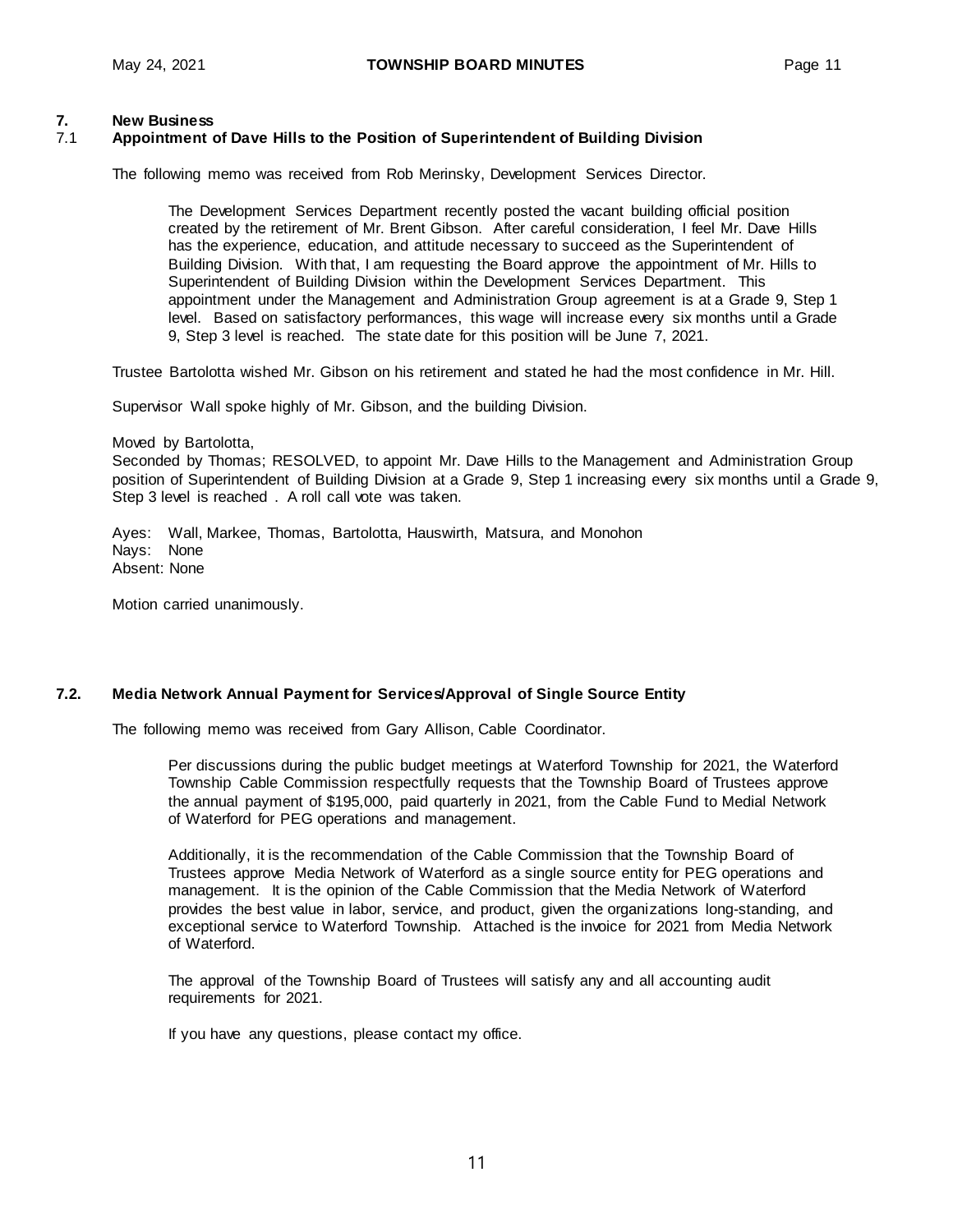Media Network Annual Payment for Services/Approval of Single Source Entity

Moved by Markee,

Seconded by Hauswirth; RESOLVED, to authorize the annual payment of \$195,000 from the Cable Fund to Media Network and approve Media Network as a single source entity. A roll call vote was taken.

Ayes: Wall, Markee, Thomas, Bartolotta, Hauswirth, Matsura, and Monohon Nays: None Absent: None

Motion carried unanimously.

7.2.5 **Consider the West Oakland Transportation Authority (WOTA) to become a 196 Authority and approve Supervisor Gary Wall to sign the Amended Interlocal Agreement for WOTA.**

#### **CHARTER TOWNSHIP OF WATERFORD RESOLUTION TO APPROVE AMENDMENT OF THE INTERLOCAL AGREEMENT REGARDING THE WESTERN OAKLAND TRANSPORTATION AUTHORITY FOR FORMATION OF AN ACT 196 AUTHORITY AND TO ADOPT ARTICLES OF INCORPORATION**

At a regular meeting of the Township Board of the Charter Township of Waterford, Oakland County, Michigan, held virtually in Waterford, Michigan, on the 24<sup>th</sup> day of May 2021, at 6:00 p.m.

PRESENT: \_\_\_\_\_\_\_\_\_\_\_\_\_\_\_\_\_\_\_\_\_\_\_\_\_\_\_\_\_\_\_\_\_\_\_\_\_\_\_\_\_\_\_\_\_\_\_\_\_\_\_\_\_\_\_\_\_\_\_\_\_

ABSENT: \_\_\_\_\_\_\_\_\_\_\_\_\_\_\_\_\_\_\_\_\_\_\_\_\_\_\_\_\_\_\_\_\_\_\_\_\_\_\_\_\_\_\_\_\_\_\_\_\_\_\_\_\_\_\_\_\_\_\_\_\_\_

The following preamble and resolution was offered by \_\_\_\_\_\_\_\_\_\_\_\_\_\_\_\_\_\_\_\_\_\_\_\_\_\_ and seconded by \_\_\_\_\_\_\_\_\_\_\_\_\_\_\_\_\_\_\_\_\_\_\_\_\_\_\_\_\_\_\_\_.

**WHEREAS**, the Township appreciates and recognizes the many benefits of having established local transportation service for qualified users in Waterford Township; and

**WHEREAS,** the Western Oakland Transportation Authority was created under the Urban Cooperation Act of 1967, MCL 124.501 *et seq*.; and

**WHEREAS**, the Public Transportation Authority Act, Act 196 of 1986, MCL 124.451 et seq. ("Act 196) provides that an authority created under the Urban Cooperation Act may form an Act 196 authority by amendment of its Interlocal Agreement and by adoption of articles of incorporation by resolution adopted by a majority of the governing body of each public entity which were parties to the Interlocal Agreement; and

**WHEREAS**, the Township is a party to the Interlocal Agreement and decided it is in the best interest of the Township to form a new and successor Authority under Act 196 named the Western Oakland Transportation Authority ("WOTA" and "Authority").

#### **NOW, THEREFORE, BE IT HEREBY RESOLVED AS FOLLOWS:**

1. The Board of Trustees of the Charter Township of Waterford hereby resolves to approve the Amended Interlocal Agreement for the Formation of an Act 196 Authority to Provide Public Transportation Services attached as Exhibit A.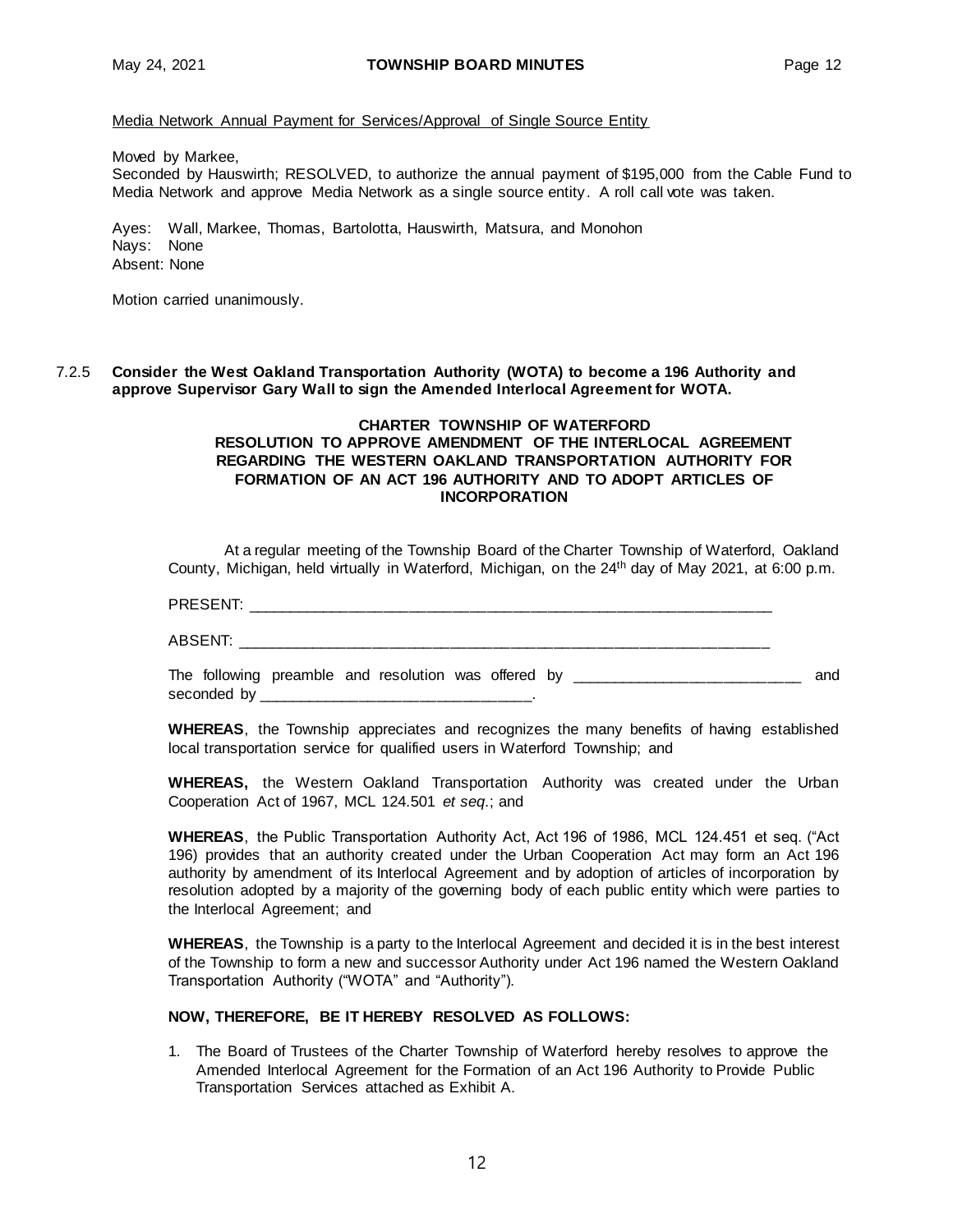Consider the West Oakland Transportation Authority (WOTA) to become a 196 Authority and approve Supervisor Gary Wall to sign the Amended Interlocal Agreement for WOTA.

- 2. The Board of Trustees of the Charter Township of Waterford further resolves to authorize the Township Supervisor to execute the Amended Interlocal Agreement for the Formation of an Act 196 Authority to Provide Public Transportation Services attached as Exhibit A.
- 3. The Board of Trustees of the Charter Township of Waterford further resolves to adopt the Articles of Incorporation for the Western Oakland Transportation Authority attached as Exhibit B.
- 4. All resolutions and parts of resolutions insofar as they conflict with the provisions of this Resolution are rescinded.

A vote on the foregoing resolution was taken and was as follows:

ADOPTED.

| VE A C.<br>I LAJ. |  |
|-------------------|--|
|                   |  |

| NAYS: |  |  |  |  |
|-------|--|--|--|--|
|       |  |  |  |  |

| STATE OF MICHIGAN |
|-------------------|
|-------------------|

COUNTY OF OAKLAND  $\overrightarrow{)}$ 

I, Kim Markee, Township Clerk of the Township of Waterford, hereby certify this to be a true and complete copy of Resolution adopted at a regular meeting of the Township Board held on the 24<sup>th</sup> day of May 2021.

> Kim Markee Waterford Township Clerk

\_\_\_\_\_\_\_\_\_\_\_\_\_\_\_\_\_\_\_\_\_\_\_\_\_\_\_\_

Moved by Markee,

Seconded by Bartolotta; RESOLVED, to approve Supervisor Gary Wall to sign and approve Waterford Township's approval of WOTA to become a 196 Authority; furthermore, to signed the Amended Interlocal Agreement. A roll call vote was taken.

Ayes: Wall, Markee, Thomas, Bartolotta, Hauswirth, Matsura, and Monohon Nays: None Absent: None

)

Motion carried unanimously.

#### **7.3A Township Board Process for Medical Marihuana Licensing**

Attorney Dovre addressed the Board of Trustees regarding the Medical Marihuana Licensing Processing and considered options.

Moved by Markee,

Seconded by Hauswirth, to allow a rep representative of each Named Applicant to make a 2 minute verbal presentation to the Board at tonight's meeting.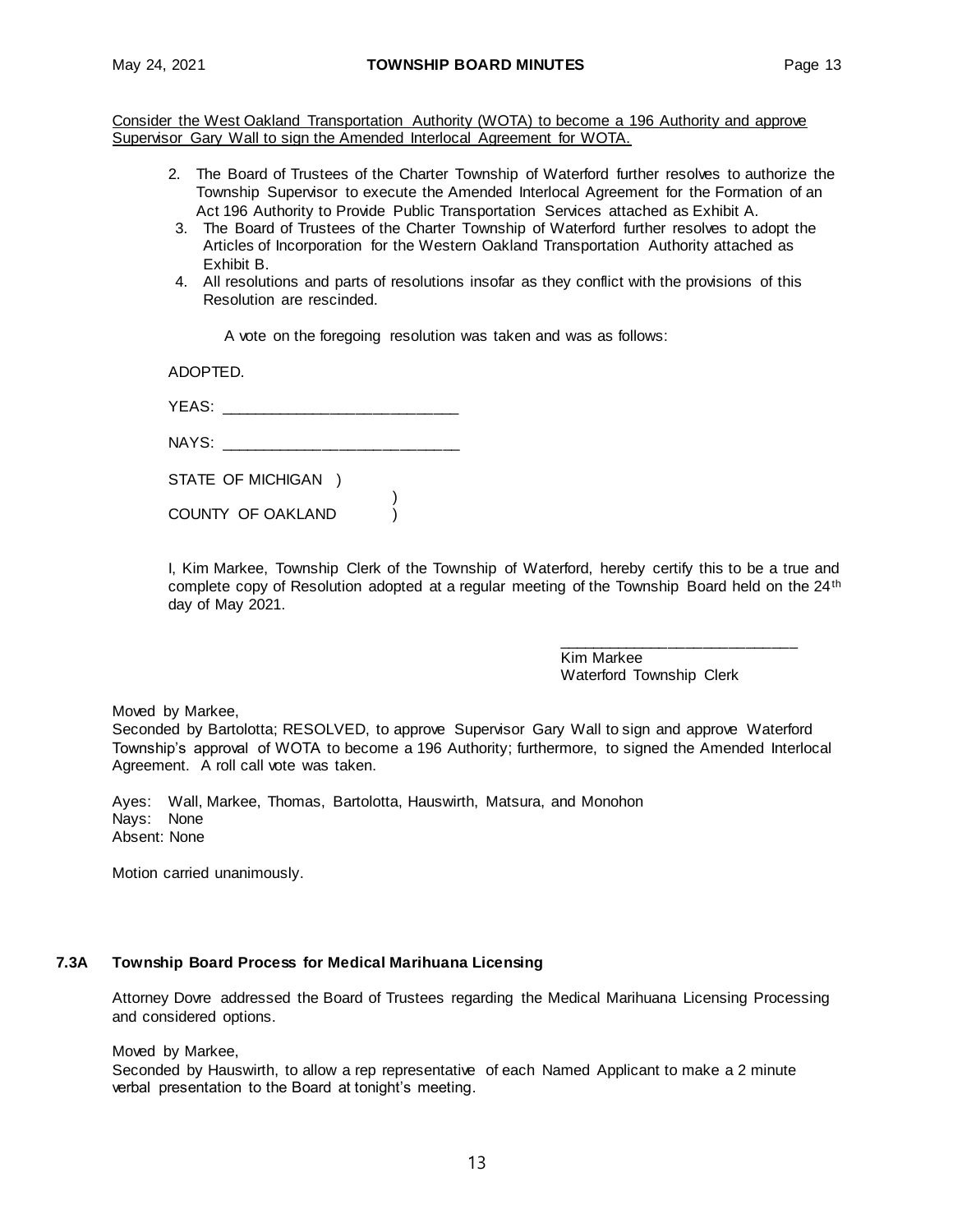#### Township Board Process for Medical Marihuana Licensing Continued.

Clerk Markee withdrew her motion. Trustee Hauswirth withdrew her support.

Moved by Markee,

Seconded by Monohon; RESOLVED, to allow a representative of each Named Applicant to make a 2 minute verbal presentation to the Board at tonight's meeting, have Board members submit any questions or information requests they have of Township personnel or Named Applicants to the Township Attorney by June 1, refer the Applications and Township personnel reports to the Township Attorney for review with Township Attorney providing Board Meeting information by Close of Business on June 9 for June 14 agenda requirement, postpone consideration of all Applications to the June 14 meeting, and require all Named Applicants to attend that meeting to respond to any information requests or questions the Board may have. A roll call vote was taken.

Ayes: Wall, Markee, Thomas, Hauswirth, Matsura, and Monohon Nays: Bartolotta Absent: None

Motion carried unanimously.

#### **7.3 Consider Application by Michigan Community Collective, LLC for Medical Marihuana Processor License at 332 Summit Drive**

Attorney Michael Stein addressed the Board of Trustees. No vote was taken.

#### **7.4 Consider Application by Michigan Community Collective, LLC for Medical Marihuana Grower Application at 330 Summit Drive**

Attorney Michael Stein addressed the Board of Trustees. No vote was taken.

#### **7.5 Consider Application by MistyMee, LLC, for Medical Marihuana Grower License at 5327 Dixie Hwy**

Attorney Roma Thurin addressed the Board of Trustees. No vote was taken.

#### **7.6 Consider Application by D&R Investment Group, LLC for Medical Marihuana Grower License at 4641 Highland Rd**

Mr. David George addressed the Board of Trustees. No vote was taken.

#### **7.7 Consider Application by Happy Healing Co. For Medical Marihuana Provisioning Center License at 7720 Highland Road**

Mr. Nathan Bourdon addressed the Board of Trustees. No vote was taken.

#### **7.8 Consider Application by Main Property Holdings, LLC for Medical Marihuana Provisioning Center License at 7265 Highland Road**

Mr. Suk Chin Nies addressed the Board of Trustees. No vote was taken.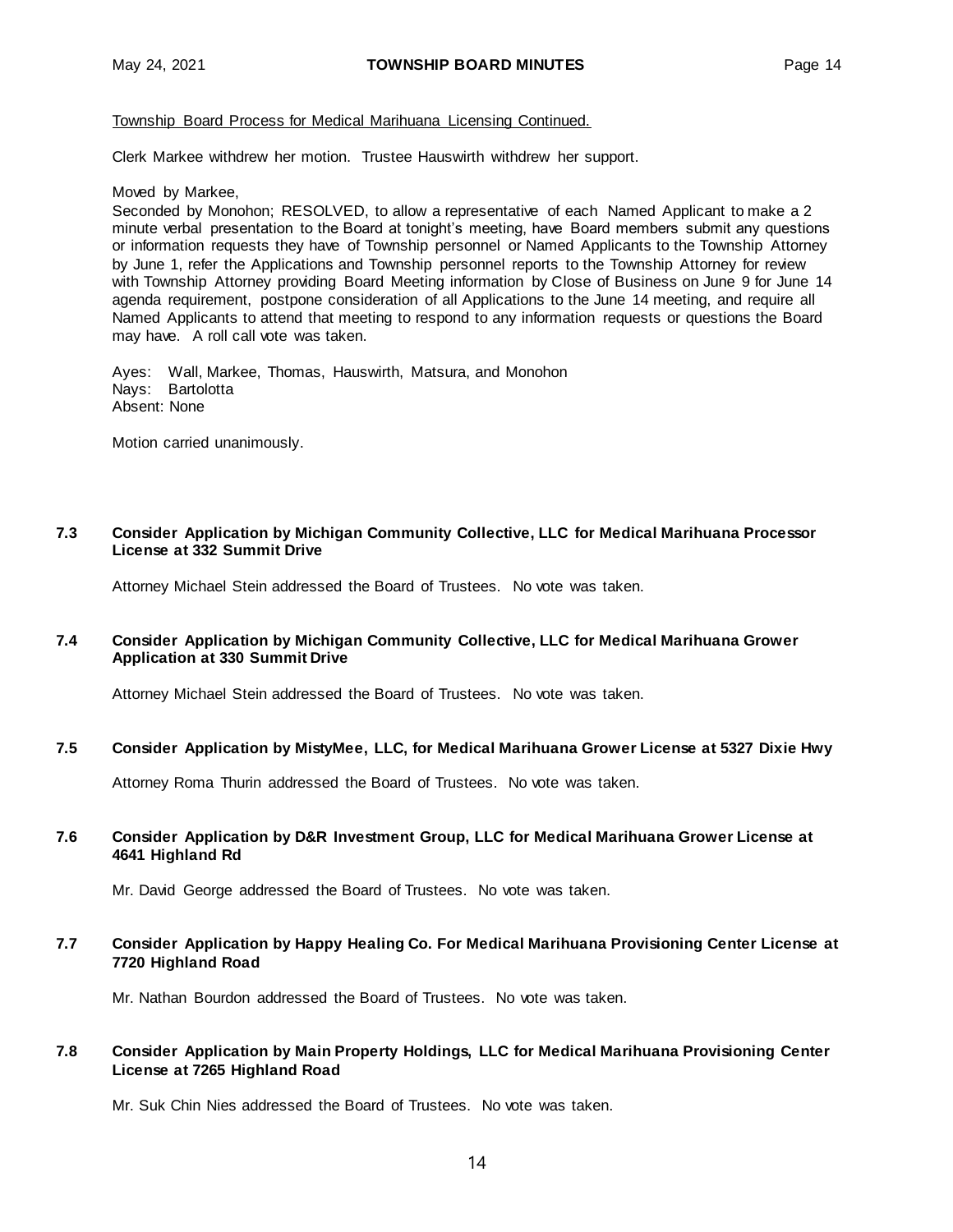#### **7.9 Consider Application by Quality Roots, Inc. for Medical Marihuana Provisioning Center License at 00 Tull Ct 13-18-376-005**

Mr. Aric Klar addressed the Board of Trustees. No vote was taken.

#### **7.10 Consider Application by DNVK 1, LLC for Medical Marihuana Provisioning Center License at 6744 Highland Rd**

Mr. Marvin Karana addressed the Board of Trustees. No vote was taken.

#### **7.11 Consider Application by DNVK 1, LLC for Medical Marihuana Provisioning Center License at 2460 Dixie Hwy**

Mr. Marvin Karana addressed the Board of Trustees. No vote was taken.

#### **7.12 Consider Application by DNVK 1, LLC for Medical Marihuana Provisioning Center License at VL-13-18-378-001**

Mr. Marvin Karana addressed the Board of Trustees. No vote was taken.

**7.13 Consider Application by DNVK 1, LLC for Medical Marihuana Provisioning Center License at 5790- 5832 Highland Rd**

Mr. Marvin Karana addressed the Board of Trustees. No vote was taken.

**7.14 Consider Application by DNVK 1, LLC for Medical Marihuana Provisioning Center License at 7766 Highland Rd and VL 13-18-353-035**

Mr. Marvin Karana addressed the Board of Trustees. No vote was taken.

**7.15 Consider Application by Golden Rockies, Inc. for Medical Marihuana Provisioning Center License at 5770 & 5806 Dixie Hwy**

Mr. Joseph Aiello addressed the Board of Trustees. No vote was taken.

**7.16 Consider Application by Attitude Wellness D/B/A Lume Cannabis Co. for Medical Marihuana Provisioning Center License at 3455 Highland Road**

Mr. Christopher Enright, Architect, addressed the Board of Trustees. No vote was taken.

**7.17 Consider Application by MistyMee, LLC for Medical Marihuana Provisioning Center License at 5325 Dixie Hwy**

Ms. Alison Ireton addressed the Board of Trustees. No vote was taken.

#### **7.18 Consider Application by Revolution Strains, LLC for Medical Marihuana Provisioning Center License at 3432 Highland Road**

Ms. Nathan Shevick addressed the Board of Trustees. No vote was taken.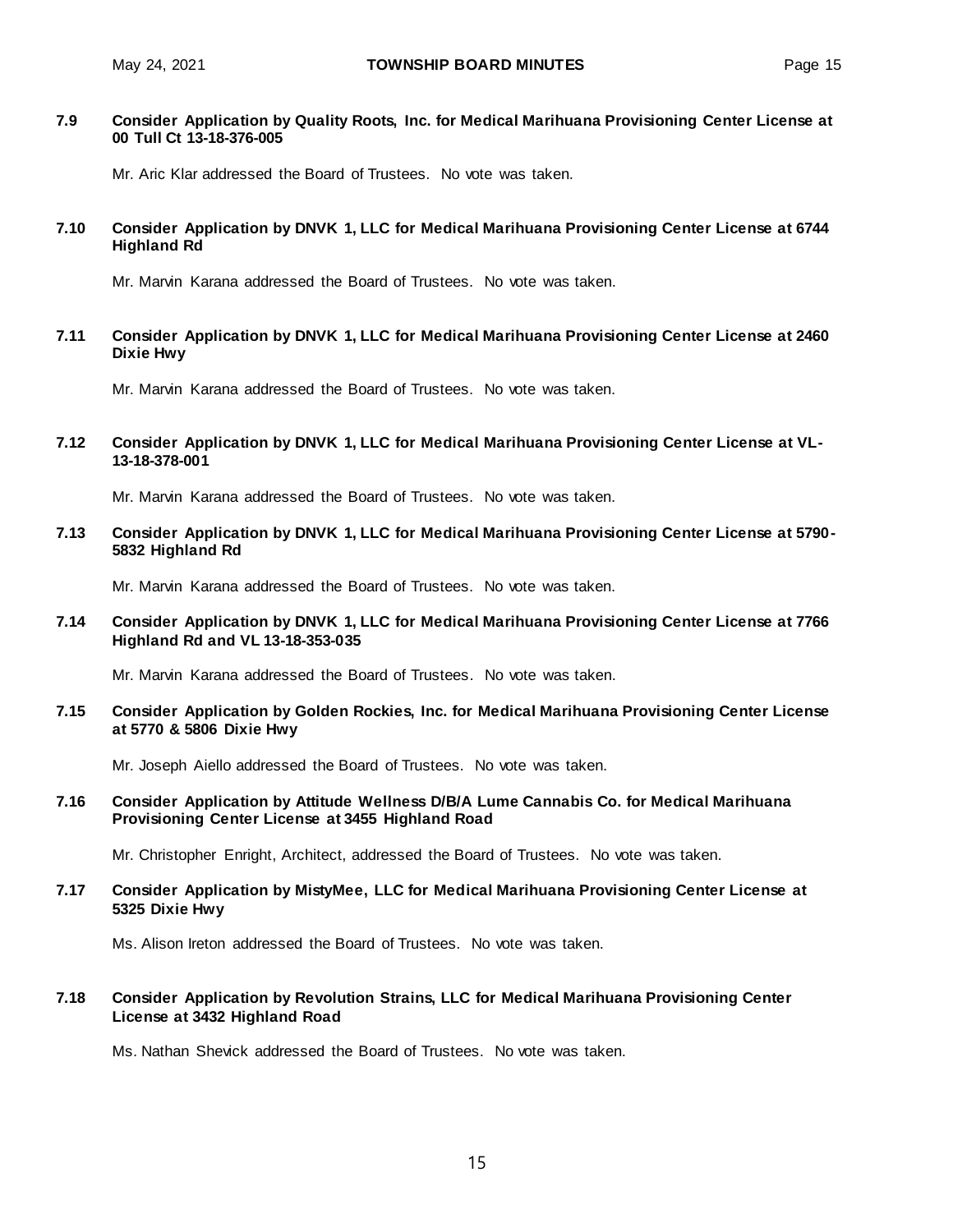#### **7.19 Consider Application by Revolution Strains, Inc. for Medical Marihuana Provisioning Center License at 4030 Dixie Hwy**

Ms. Jackie Langwith addressed the Board of Trustees. No vote was taken.

#### **7.20 Consider Application by Galaxy Farms Group, LLC for Medical Marihuana Provisioning Center License at 3560 Elizabeth Lake Road**

Mr. Justin Elias addressed the Board of Trustees. No vote was taken.

**7.21 Consider Application by Lake Effect Group, LLC for Medical Marihuana Provisioning Center License at 2020 Dixie Hwy**

Mr. Weinburger addressed the Board of Trustees. No vote was taken.

#### **7.22 Consider Application by Green Peak Industries, LLC for Medical Marihuana Provisioning Center License at 3381 Highland Road**

Mr. Nathan Kark addressed the Board of Trustees. No vote was taken.

**7.23 Consider Application by Michigan Community Collective, LLC for Medical Marihuana Provisioning Center License at 205 N. Telegraph Road**

Attorney Stein addressed the Board of Trustees. No vote was taken.

**7.24 Consider Application by D&R Investment Group, LLC for Medical Marihuana Provisioning Center License at 4641 Highland Rd**

Mr. David George addressed the Board of Trustees. No vote was taken.

**7.25 Consider Application by Holistic Vibes Flint LLC for Medical Marihuana Provisioning Center License at 2135 Dixie Hwy**

Mr. Michael Ajama addressed the Board of Trustees. No vote was taken.

**7.26 Consider Application by Candid Labs LLC for Medical Marihuana Provisioning Center License at 3115 Dixie Hwy**

Chad Proudlock, Caller 04, addressed the Board of Trustees. No vote was taken.

**7.27 Consider Application by MJ Highland LLC for Medical Marihuana Provisioning Center License at 2060 Dixie Hwy**

Mr. Mike Acho addressed the Board of Trustees. No vote was taken.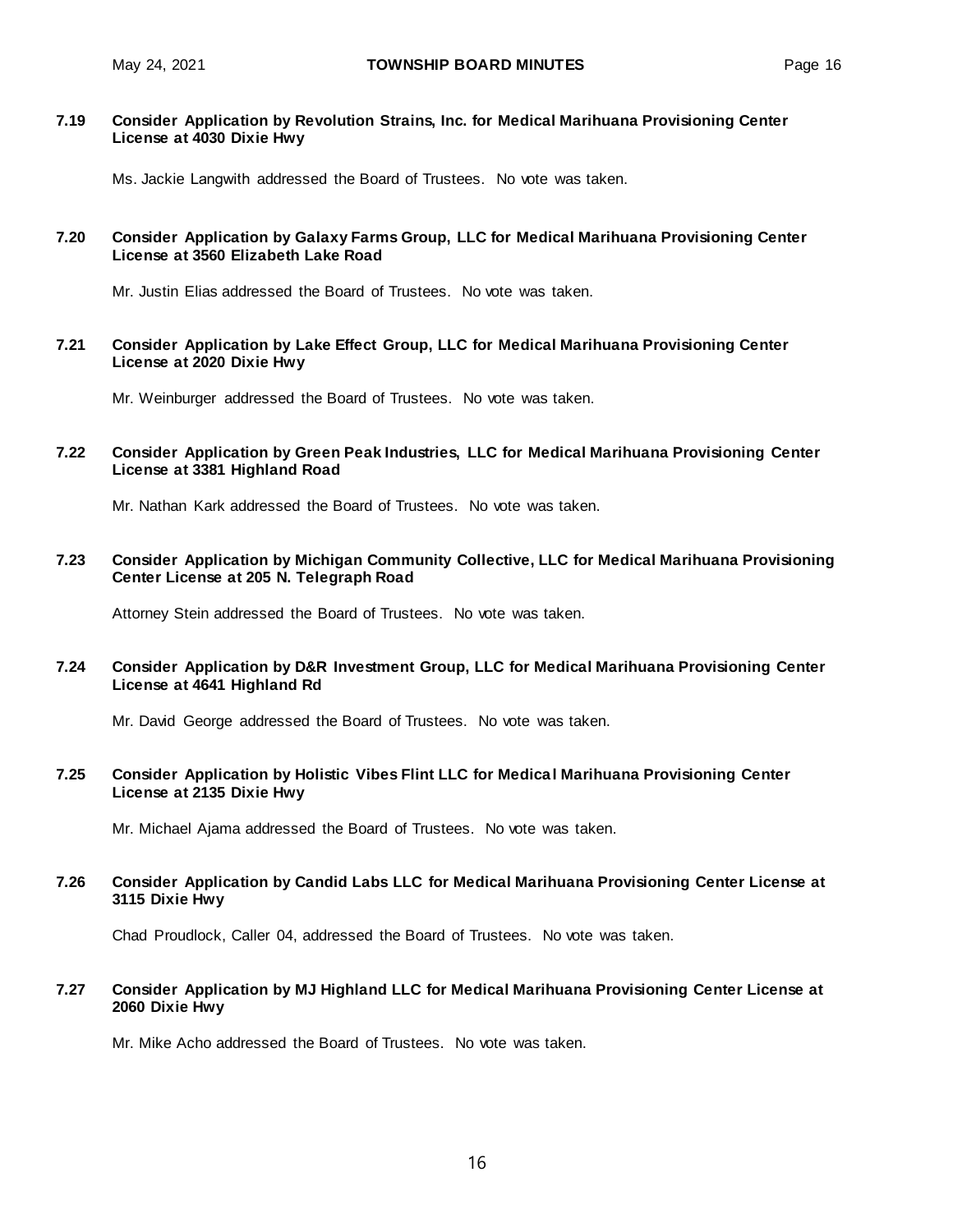#### 7.28 **Public Comments limited to three (3) Minutes per Speaker.**

Attorney Allison Ireton discussed traffic concerns near Medical Marihuana Facilities.

Miss. Bailey Thornsbury spoke against the Hatchery Road rezoning

Mr. Murray Day requested the Board consider how the MMFLA Applicants will give back to the community.

Ms. Ann Cramer, 7026 hatchery Road, spoke against the Hatchery Road rezoning.

Mr. David McDonald discussed the Hatchery Road property. He stated there was a survey stick and there was a lot of removal of trees.

Clerk Markee read comments from the GoToMeeting chat board. Denise spoke against the Hatcher Road rezoning.

> Steve Klien spoke in protection of the Woodlands Ordinance, and spoke against the Hatchery Road rezoning.

Cynthia Tharp, submitted a public comment, via e-mail, against the Hatchery Road rezoning.

Michael Broadwell, 2055 Watkins Lake Road, spoke in favor of MMFL Applicant Quality Roots and was concerned with a MMFLA directly on M-59.

Mr. Vince Mazzei, 324 Pinecliff Ct, spoke in favor of MMFLA Quality Roots and was concerned with a MMFLA directly on M-59.

Ms. Patricia Klescic, submitted a public comment, via e-mail, against the Hatchery Road rezoning.

Ms. Kathy Schemers, 7000 Hatchery Road, and would like to know how to get questions answered regarding the Hatchery Road rezoning.

Attorney Dovre stated that the motion was to introduce the Conditional Zoning Ordinance Map Amendment Ordinance and to approve the conditions offered by the Road Commission, as presented, and schedule the Ordinance for possible adoption at the Board's meeting on June 14, 2021. Attorney Dovre confirmed with Clerk Markee that was the motion that was passed. Attorney Dovre stated a synopsis would be posted to the Township website. Clerk Markee provided the website [\(www.waterfordmi.gov/agenda\)](http://www.waterfordmi.gov/agenda) and that the agenda is posted on the website, and you may also sign up to receive notice when Board Agendas are posted. Ms. Schemers inquired how to make comments about an item when public comments are at the end of the meeting. Attorney Dovre stated yes unless it is a Public Hearing.

Supervisor Wall requested Attorney Dovre to explain, from a legal standpoint, what the limitations are for Township Board of Trustees as far as answering questions, giving opinions, and making comments, please? Attorney Dovre stated Waterford Township operates in full compliance with laws regarding Township Board Meetings and the Open Meetings Act. None of those laws require the Township Board to take and answer questions from people in attendance before acting on an item or after a vote to explain themselves. It is simply not a requirement of the law. Attorney Dovre also clarified a Public Hearing.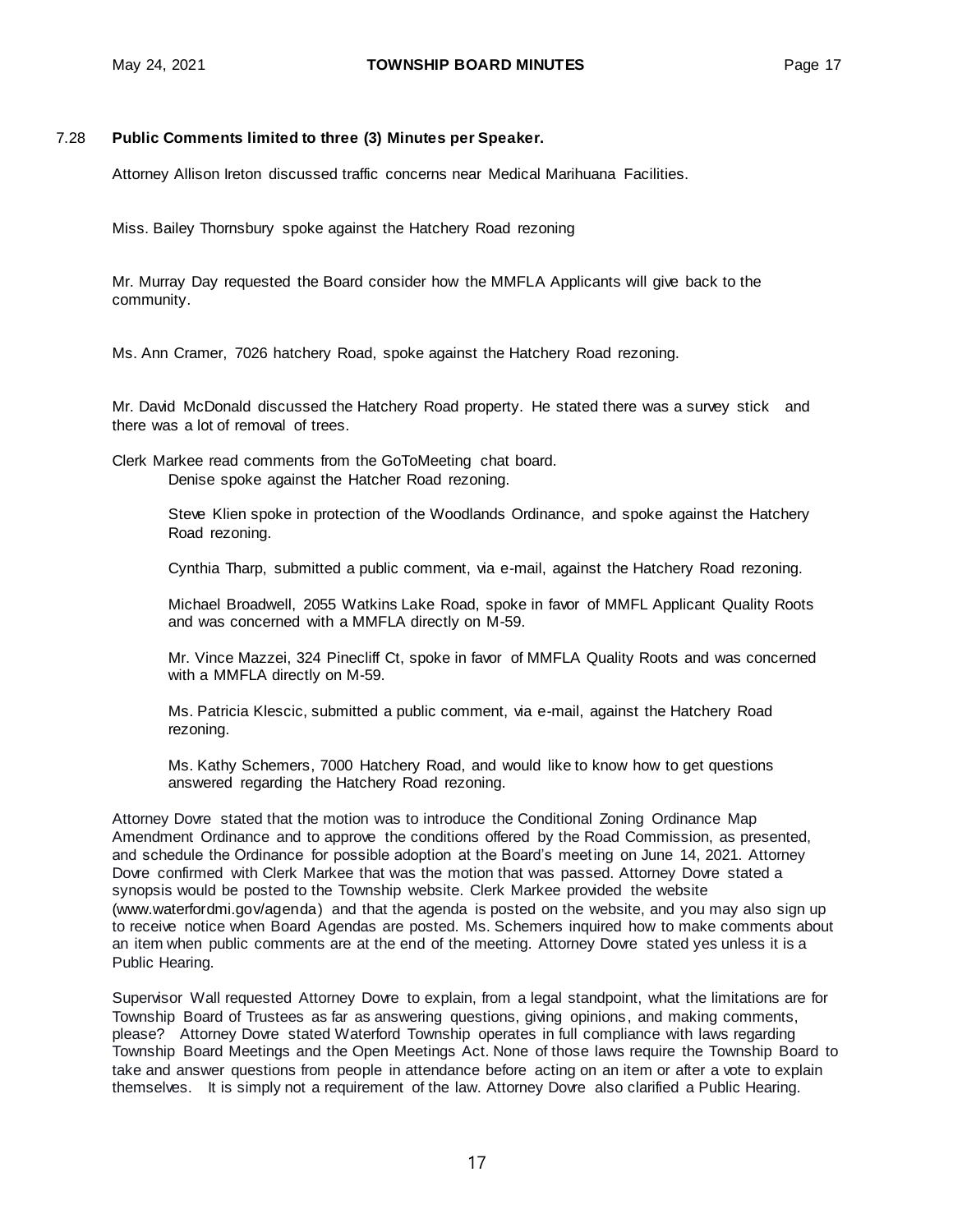### **ADJOURNMENT**

Moved by Bartolotta, Seconded by Markee, RESOLVED, to adjourn the meeting at 8:29 p.m. A roll call vote was taken.

Ayes: Wall, Markee, Thomas, Bartolotta, Hauswirth, Matsura, and Monohon Nays: None Absent: None

Motion carried unanimously.

Kim Markee, Clerk

Gary Wall, Supervisor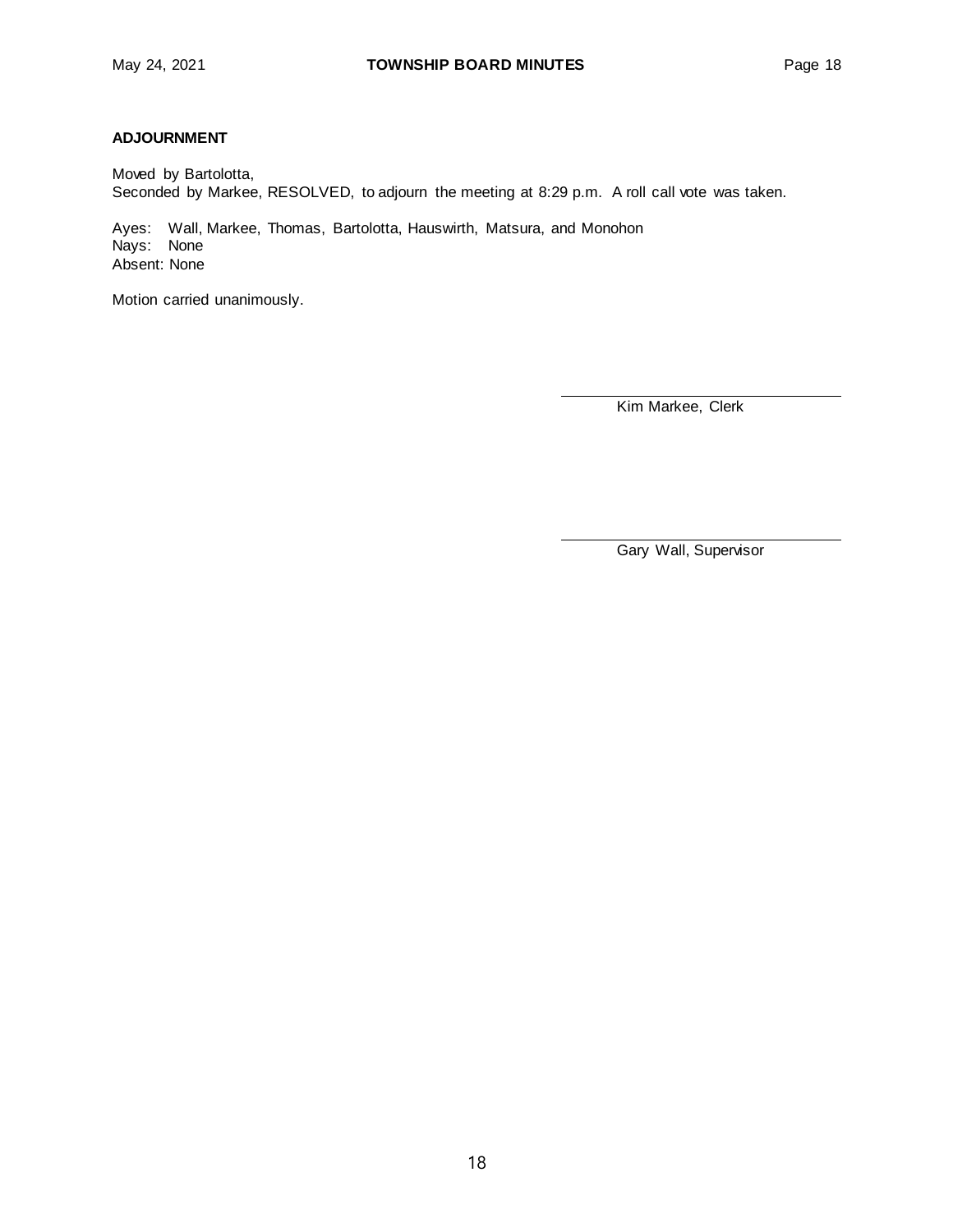| 05/19/2021 10:31 | WATERFORD TOWNSHIP               |
|------------------|----------------------------------|
| llievois         | AP CHECK RECONCILIATION REGISTER |

 $\begin{array}{ccc} \mid & \text{P} & \text{I} \end{array}$ 

#### FOR: Uncleared

#### CHECK # CHECK DATE TYPE VENDOR NAME

| UNCLEARED |
|-----------|
|-----------|

CLEARED BATCH CLEAR DATE 

| 295040 05/24/2021 PRINTED 011015 TRACTION   |  |                                                            | 208.62             |
|---------------------------------------------|--|------------------------------------------------------------|--------------------|
| 295041 05/24/2021 PRINTED 011021 ADI        |  |                                                            | 110.70<br>5,642.59 |
|                                             |  | 295042 05/24/2021 PRINTED 011022 AIS CONSTRUCTION EQUIPMEN | 600.00             |
| 295043 05/24/2021 PRINTED 011182 ADE INC    |  | 295044 05/24/2021 PRINTED 011730 ARROW PRINTING            | 872.50             |
|                                             |  |                                                            | 289.00             |
|                                             |  | 295045 05/24/2021 PRINTED 013685 APPLIED IMAGING           |                    |
|                                             |  | 295046 05/24/2021 PRINTED 013685 APPLIED IMAGING           | 1,989.00           |
|                                             |  | 295047 05/24/2021 PRINTED 014472 ALPHA DIRECTIONAL BORING  | 1,000.00           |
|                                             |  | 295048 05/24/2021 PRINTED 021079 BAKER & TAYLOR BOOKS      | 2,657.12           |
|                                             |  | 295049 05/24/2021 PRINTED 021380 BILLS PLBG & SEWER SERV I | 488.79             |
|                                             |  | 295050 05/24/2021 PRINTED 023456 BLACKBURN MFG CO          | 567.89             |
|                                             |  | 295051 05/24/2021 PRINTED 023460 BLACKSTONE PUBLISHING     | 161.70             |
|                                             |  | 295052 05/24/2021 PRINTED 023602 BOUND TREE MEDICAL LLC    | 419.70             |
|                                             |  | 295053 05/24/2021 PRINTED 023770 ROBERT BROOKE & ASSOCIATE | 315.20             |
|                                             |  | 295054 05/24/2021 PRINTED 023854 BUSY BODIES               | 714.00             |
|                                             |  | 295055 05/24/2021 PRINTED 030190 THOMAS & SUZANNE TYNER    | 100.00             |
| 295056 05/24/2021 PRINTED 030191 AMY TURIK  |  |                                                            | 100.00             |
|                                             |  | 295057 05/24/2021 PRINTED 031270 FATHER & SON CONSTR CO    | 100.00             |
|                                             |  | 295058 05/24/2021 PRINTED 031395 HUTCHINSONS BLDG & DEVLPM | 100.00             |
|                                             |  | 295059 05/24/2021 PRINTED 032132 JOHN MCCARTER CONSTRUCTIO | 100.00             |
|                                             |  | 295060 05/24/2021 PRINTED 032141 RN CONSTRUCTION           | 100.00             |
|                                             |  | 295061 05/24/2021 PRINTED 032438 BELLA DECKS LLC           | 100.00             |
|                                             |  | 295062 05/24/2021 PRINTED 032493 SPBL INVESTMENTS LLC      | 800.00             |
|                                             |  | 295063 05/24/2021 PRINTED 032500 LAVANWAY SIGN CO          | 100.00             |
|                                             |  | 295064 05/24/2021 PRINTED 032969 BRANDON GIBSON            | 400.00             |
|                                             |  | 295065 05/24/2021 PRINTED 033647 PINE BLDG CO INC          | 100.00             |
|                                             |  | 295066 05/24/2021 PRINTED 036085 BOBSON CONSTRUCTION CO IN | 100.00             |
|                                             |  | 295067 05/24/2021 PRINTED 036129 ANTHONY BRANHAM           | 100.00             |
|                                             |  | 295068 05/24/2021 PRINTED 038407 DIAMOND CREEK HOMES       | 100.00             |
|                                             |  | 295069 05/24/2021 PRINTED 038632 ANET KACZMARCZYK          | 100.00             |
| 295070 05/24/2021 PRINTED 038645 KURT MASON |  |                                                            | 100.00             |
|                                             |  | 295071 05/24/2021 PRINTED 041192 CDW GOVERNMENT INC        | 832.44             |
|                                             |  | 295072 05/24/2021 PRINTED 041460 CLYDES FRAME & WHEEL SERV | 638.56             |
|                                             |  | 295073 05/24/2021 PRINTED 043215 CELLEBRITE INC            | 4,300.00           |
|                                             |  | 295074 05/24/2021 PRINTED 043604 CONTRACTORS CONNECTION    | 847.75             |
|                                             |  | 295075 05/24/2021 PRINTED 043952 CYNERGY PRODUCTS          | 411.00             |
|                                             |  | 295076 05/24/2021 PRINTED 044022 COUGAR SALES & RENTAL     | 641.00             |
|                                             |  | 295077 05/24/2021 PRINTED 051007 DTE ENERGY                | 70,881.80          |
|                                             |  | 295078 05/24/2021 PRINTED 051847 DABERKO, LLC              | 392.00             |
|                                             |  | 295079 05/24/2021 PRINTED 053201 DE LA FERRIERE CENTER INC | 112.00             |
|                                             |  | 295080 05/24/2021 PRINTED 053230 DEMCO SOFTWARE            | 1,619.74           |
|                                             |  | 295081 05/24/2021 PRINTED 053237 DETROIT ELEVATOR CO       | 905.00             |
|                                             |  | 295082 05/24/2021 PRINTED 053269 DETROIT WILBERT VAULT COR | 1,458.00           |
|                                             |  | 295083 05/24/2021 PRINTED 053389 LUNGHAMER GMC INC         | 43.35              |
|                                             |  | 295084 05/24/2021 PRINTED 053422 DIGICOM GLOBAL INC        | 611.85             |
|                                             |  | 295085 05/24/2021 PRINTED 063004 EAGLE GRAPHICS AND DESIGN | 125.00             |
|                                             |  | 295086 05/24/2021 PRINTED 063025 EJ USA, INC               | 2,193.00           |
|                                             |  | 295087 05/24/2021 PRINTED 063181 MICHAEL J EBERLE          | 1,596.00           |
|                                             |  | 295088 05/24/2021 PRINTED 063482 EMERGENCY MEDICAL PRODUCT | 1,721.27           |
|                                             |  | 295089 05/24/2021 PRINTED 063535 ENERGY SHIELD INC         | 4,665.00           |
|                                             |  | 295090 05/24/2021 PRINTED 063941 EXCEL INDUSTRIAL ELECTRON | 7,801.20           |
|                                             |  | 295091 05/24/2021 PRINTED 083580 FORSTER BROTHERS          | 63.00              |
|                                             |  |                                                            |                    |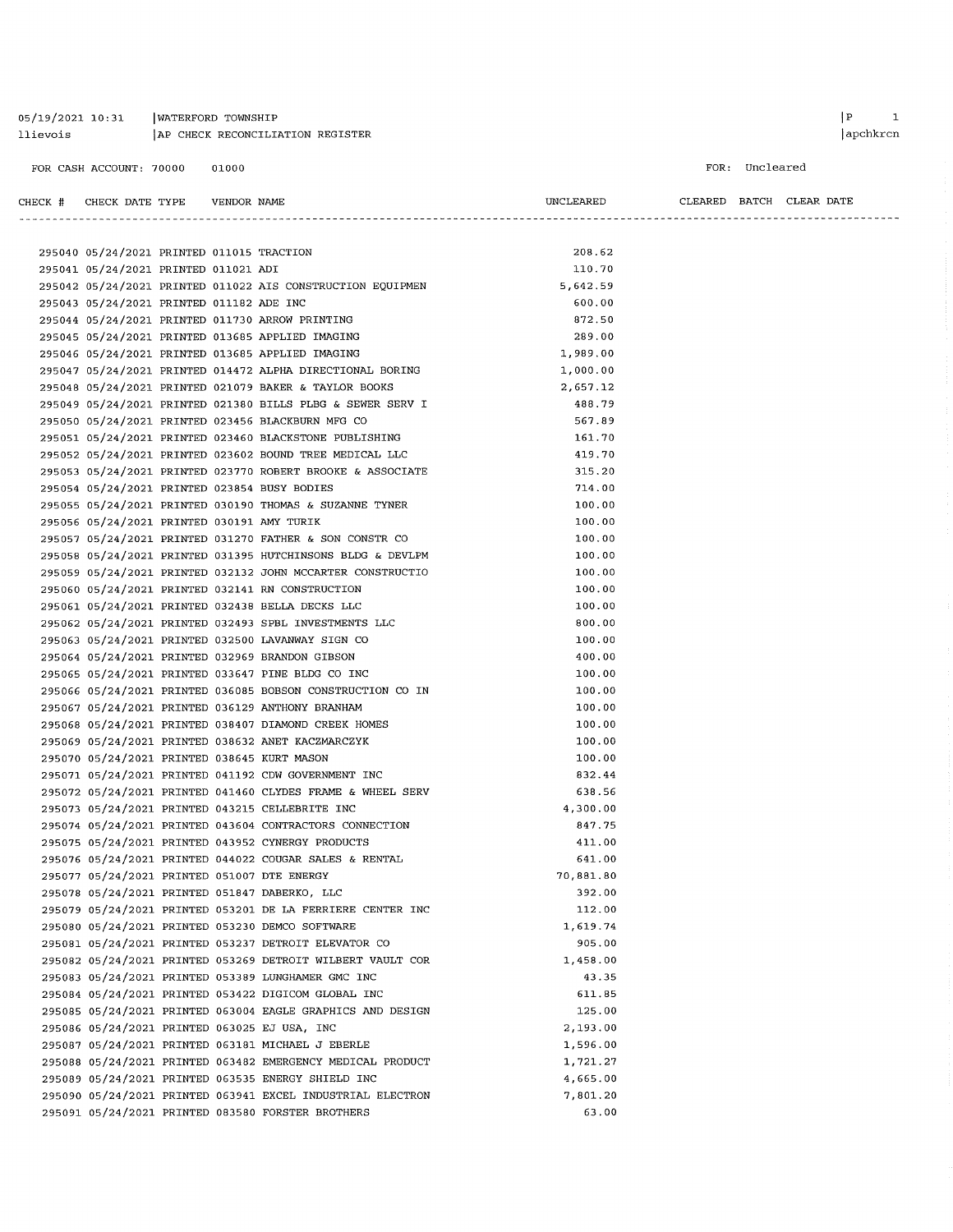05/19/2021 10:31 | WATERFORD TOWNSHIP AP CHECK RECONCILIATION REGISTER llievois

 $FOR:$  Uncle

| FOR CASH ACCOUNT: 70000                 | 01000       |                                                            |            |                | FOR: Uncleared |                          |
|-----------------------------------------|-------------|------------------------------------------------------------|------------|----------------|----------------|--------------------------|
| CHECK # CHECK DATE TYPE                 | VENDOR NAME |                                                            | UNCLEARED  | -------------- |                | CLEARED BATCH CLEAR DATE |
|                                         |             |                                                            |            |                |                |                          |
|                                         |             | 295092 05/24/2021 PRINTED 093025 GALE/CENGAGE LEARNING     | 22.09      |                |                |                          |
|                                         |             | 295093 05/24/2021 PRINTED 093451 GLOBAL OFFICE SOLUTIONS   | 1,919.95   |                |                |                          |
|                                         |             | 295094 05/24/2021 PRINTED 093594 GOOSE BUSTERS             | 455.00     |                |                |                          |
|                                         |             | 295095 05/24/2021 PRINTED 093608 GOYETTE MECHANICAL CO, IN | 417.00     |                |                |                          |
|                                         |             | 295096 05/24/2021 PRINTED 093833 GUARDIAN ENVIRONMENTAL SE | 2,910.88   |                |                |                          |
|                                         |             | 295097 05/24/2021 PRINTED 093841 ON DUTY GEAR, LLC         | 7,875.00   |                |                |                          |
|                                         |             | 295098 05/24/2021 PRINTED 093863 GREAT LAKES WATER AUTHORI | 3,019.10   |                |                |                          |
|                                         |             | 295099 05/24/2021 PRINTED 101835 HUBBELL ROTH & CLARK INC  | 11,769.06  |                |                |                          |
|                                         |             | 295100 05/24/2021 PRINTED 103031 HALT FIRE INC             | 10,270.74  |                |                |                          |
|                                         |             | 295101 05/24/2021 PRINTED 103641 HOME CONFINEMENT          | 540.50     |                |                |                          |
|                                         |             | 295102 05/24/2021 PRINTED 103841 HUTCHINSONS ELECTRIC INC  | 5,039.39   |                |                |                          |
|                                         |             | 295103 05/24/2021 PRINTED 113542 INGRAM LIBRARY SERVICES   | 177.85     |                |                |                          |
|                                         |             | 295104 05/24/2021 PRINTED 113551 NICHOLS PAPER & SUPPLY CO | 1,124.61   |                |                |                          |
|                                         |             | 295105 05/24/2021 PRINTED 113701 IRON MOUNTAIN             | 543.08     |                |                |                          |
|                                         |             | 295106 05/24/2021 PRINTED 121011 J&B MEDICAL SUPPLY        | 6,203.59   |                |                |                          |
|                                         |             | 295107 05/24/2021 PRINTED 123023 JAIL ALTERNATIVES FOR MIC | 198.00     |                |                |                          |
|                                         |             | 295108 05/24/2021 PRINTED 123583 JOES GREAT AMERICAN TREE  | 900.00     |                |                |                          |
|                                         |             | 295109 05/24/2021 PRINTED 143233 KENNEDY INDUSTRIES INC    | 511.50     |                |                |                          |
|                                         |             | 295110 05/24/2021 PRINTED 151211 LGC GLOBAL ENERGY FM LLC  | 11,725.69  |                |                |                          |
|                                         |             | 295111 05/24/2021 PRINTED 153037 LAKESIDE TOWING           | 145.00     |                |                |                          |
|                                         |             | 295112 05/24/2021 PRINTED 153240 LESLIE TIRE               | 80.00      |                |                |                          |
|                                         |             | 295113 05/24/2021 PRINTED 153413 LIGHTING SUPPLY CO        | 133.79     |                |                |                          |
|                                         |             | 295114 05/24/2021 PRINTED 161140 MCNABS HARDWARE           | 141.89     |                |                |                          |
|                                         |             | 295115 05/24/2021 PRINTED 163140 MANAGERPLUS SOLUTIONS, LP | 340.00     |                |                |                          |
|                                         |             | 295116 05/24/2021 PRINTED 163489 MILLER'S AUTO WASH        | 76.00      |                |                |                          |
| 295117 05/24/2021 PRINTED 174620 MPARKS |             |                                                            | 805.00     |                |                |                          |
|                                         |             | 295118 05/24/2021 PRINTED 174721 STATE OF MICHIGAN         | 433.25     |                |                |                          |
|                                         |             | 295119 05/24/2021 PRINTED 174870 STATE OF MICHIGAN         | 31,111.10  |                |                |                          |
|                                         |             | 295120 05/24/2021 PRINTED 183052 NAPA AUTO PARTS           | 254.44     |                |                |                          |
|                                         |             | 295121 05/24/2021 PRINTED 183289 VERIZON CONNECT NWF INC   | 1,149.49   |                |                |                          |
|                                         |             | 295122 05/24/2021 PRINTED 183952 NYE UNIFORM COMPANY       | 1,879.00   |                |                |                          |
|                                         |             | 295123 05/24/2021 PRINTED 193933 OXYGEN FORENSICS INC      | 2,899.00   |                |                |                          |
|                                         |             | 295124 05/24/2021 PRINTED 204040 OAKLAND COUNTY TREASURER  | 1,767.75   |                |                |                          |
|                                         |             | 295125 05/24/2021 PRINTED 204040 OAKLAND COUNTY TREASURER  | 1,884.00   |                |                |                          |
|                                         |             | 295126 05/24/2021 PRINTED 204040 OAKLAND COUNTY TREASURER  | 17,973.25  |                |                |                          |
|                                         |             | 295127 05/24/2021 PRINTED 204665 OAKLAND COUNTY TREASURER  | 750,304.87 |                |                |                          |
|                                         |             | 295128 05/24/2021 PRINTED 213211 PERCEPTIVE CONTROLS INC   | 19,352.47  |                |                |                          |
|                                         |             | 295129 05/24/2021 PRINTED 213274 PEERLESS MIDWEST INC      | 47,180.00  |                |                |                          |
|                                         |             | 295130 05/24/2021 PRINTED 213287 PREMIER SAFETY            | 1,193.42   |                |                |                          |
|                                         |             | 295131 05/24/2021 PRINTED 220332 CAROL L CRAYCRAFT         | 30.00      |                |                |                          |
|                                         |             | 295132 05/24/2021 PRINTED 220416 JUDY POWERS               | 30.00      |                |                |                          |
|                                         |             | 295133 05/24/2021 PRINTED 220425 ROBERT WOLLARD            | 120.00     |                |                |                          |
|                                         |             | 295134 05/24/2021 PRINTED 227403 VIRGINIA SCOTT            | 65.00      |                |                |                          |
|                                         |             | 295135 05/24/2021 PRINTED 233839 QUALITY FIRST AID AND SAF | 435.41     |                |                |                          |
|                                         |             | 295136 05/24/2021 PRINTED 241008 RKA PETROLEUM COMPANIES,  | 14,403.73  |                |                |                          |
|                                         |             | 295137 05/24/2021 PRINTED 251790 STATE WIRE & TERMINAL INC | 90.47      |                |                |                          |
|                                         |             | 295138 05/24/2021 PRINTED 253129 SCHINDLER ELEVATOR CORP   | 3,740.52   |                |                |                          |
|                                         |             | 295139 05/24/2021 PRINTED 253662 SPARTAN DISTRIBUTORS INC  | 195.59     |                |                |                          |
|                                         |             | 295140 05/24/2021 PRINTED 254796 STONECO INC               | 1,173.37   |                |                |                          |
|                                         |             | 295141 05/24/2021 PRINTED 254865 STATE CRUSHING INC        | 1,341.63   |                |                |                          |
|                                         |             | 295142 05/24/2021 PRINTED 263255 TESTAMERICA LABORATORIES  | 795.30     |                |                |                          |
|                                         |             | 295143 05/24/2021 PRINTED 263582 THOMSON REUTERS-WEST      | 440.64     |                |                |                          |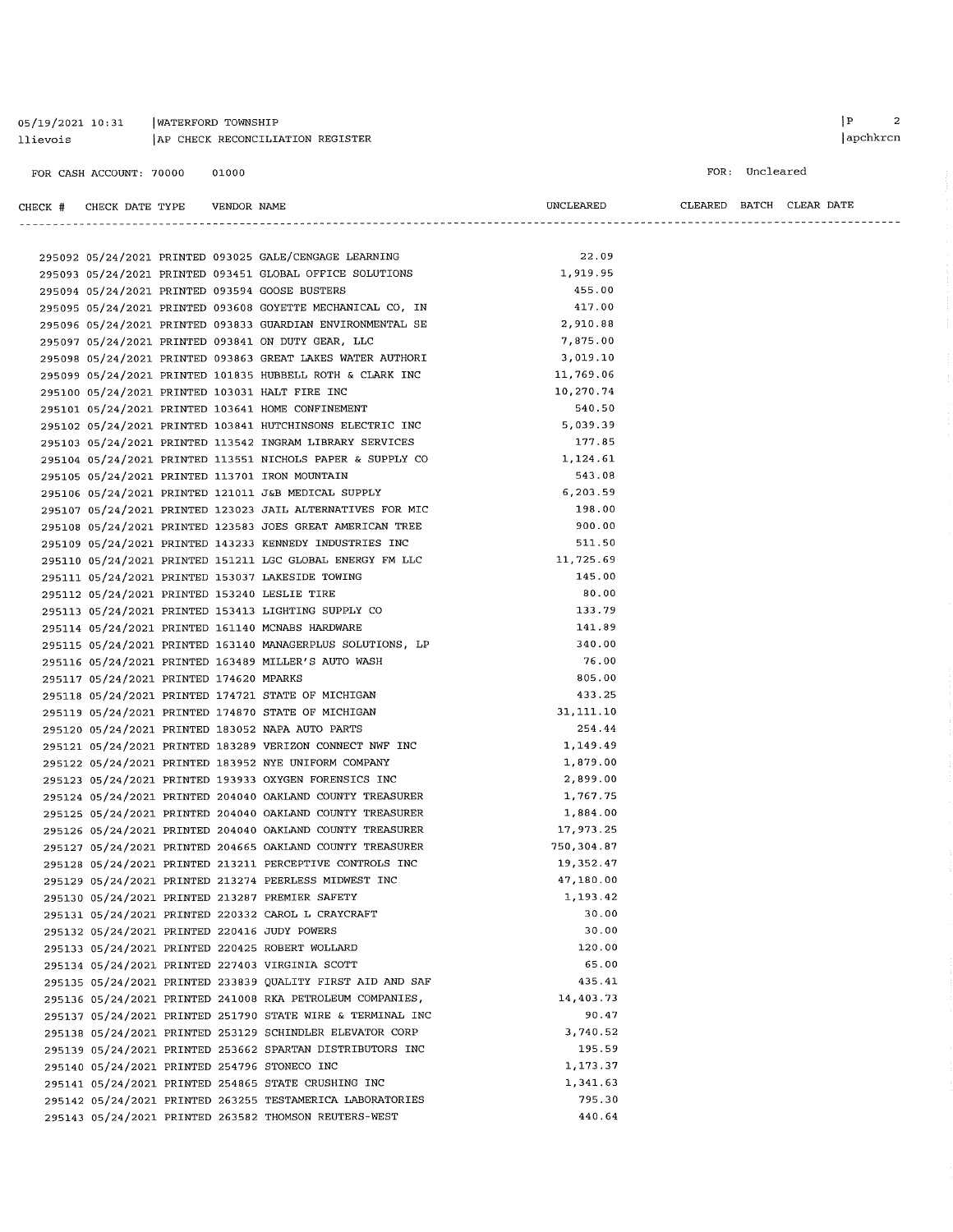| 05/19/2021 10:31<br>llievois |                         | WATERFORD TOWNSHIP |             | AP CHECK RECONCILIATION REGISTER                           |              |      |           | ∣P                       | apchkrcn | 3 |
|------------------------------|-------------------------|--------------------|-------------|------------------------------------------------------------|--------------|------|-----------|--------------------------|----------|---|
|                              | FOR CASH ACCOUNT: 70000 |                    | 01000       |                                                            |              | FOR: | Uncleared |                          |          |   |
| CHECK #                      | CHECK DATE TYPE         |                    | VENDOR NAME |                                                            | UNCLEARED    |      |           | CLEARED BATCH CLEAR DATE |          |   |
|                              |                         |                    |             |                                                            |              |      |           |                          |          |   |
|                              |                         |                    |             | 295144 05/24/2021 PRINTED 271016 US BANK EQUIPMENT FINANCE | 1,741.11     |      |           |                          |          |   |
|                              |                         |                    |             | 295145 05/24/2021 PRINTED 271765 USA BLUEBOOK              | 1,929.76     |      |           |                          |          |   |
|                              |                         |                    |             | 295146 05/24/2021 PRINTED 273533 UNIFIRST CORP             | 1,067.06     |      |           |                          |          |   |
|                              |                         |                    |             | 295147 05/24/2021 PRINTED 283247 VESCO OIL CORP            | 197.75       |      |           |                          |          |   |
|                              |                         |                    |             | 295148 05/24/2021 PRINTED 291365 PRAXAIR DISTRIBUTION INC  | 41.10        |      |           |                          |          |   |
|                              |                         |                    |             | 295149 05/24/2021 PRINTED 291365 PRAXAIR DISTRIBUTION INC  | 286.99       |      |           |                          |          |   |
|                              |                         |                    |             | 295150 05/24/2021 PRINTED 291365 PRAXAIR DISTRIBUTION INC  | 349.09       |      |           |                          |          |   |
|                              |                         |                    |             | 295151 05/24/2021 PRINTED 304930 WATERFORD TOWNSHIP DPW    | 4,657.62     |      |           |                          |          |   |
|                              |                         |                    |             | 295152 05/24/2021 PRINTED 500752 CRUISERS INC              | 65.89        |      |           |                          |          |   |
|                              |                         |                    | 113 CHECKS  | CASH ACCOUNT TOTAL                                         | 1,098,420.55 | .00  |           |                          |          |   |

 $\label{eq:2} \frac{1}{\sqrt{2}}\left(\frac{1}{\sqrt{2}}\right)^2$ 

Walking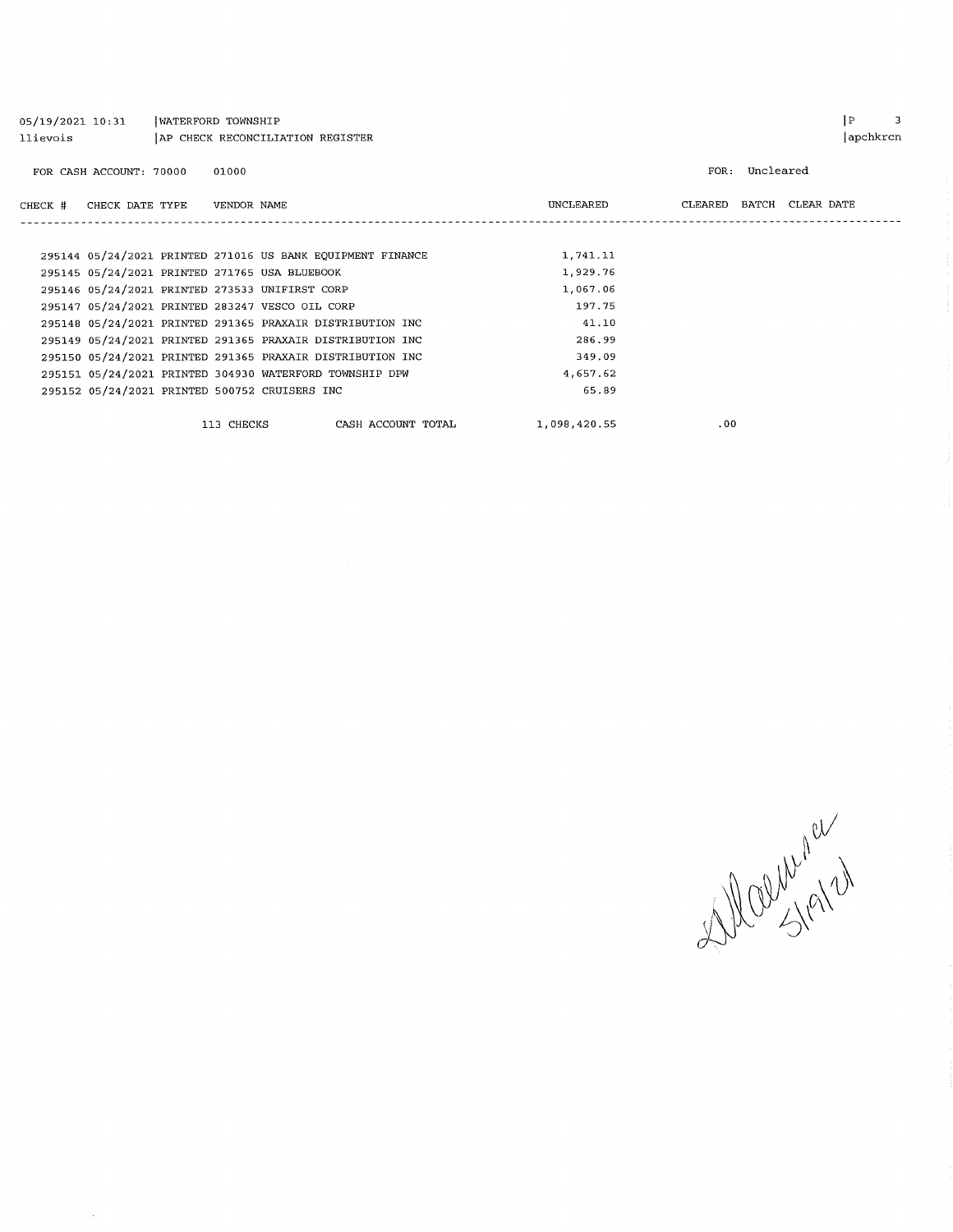Hyance Checks Maile 2<br>05/19/2021 10:31 INATERFORD TOWNSHIP May 11 -> May 20.

| 05/19/2021 10:31        | WATERFORD TOWNSHIP               |
|-------------------------|----------------------------------|
| llievois                | AP CHECK RECONCILIATION REGISTER |
|                         |                                  |
| FOR CASH ACCOUNT: 70000 | 01000                            |

 $|P|$  1 apchkrcn

#### FOR: Uncleared

| CHECK # CHECK DATE TYPE    VENDOR NAME       |  |                                                                                                              | UNCLEARED          |  | CLEARED BATCH CLEAR DATE |
|----------------------------------------------|--|--------------------------------------------------------------------------------------------------------------|--------------------|--|--------------------------|
|                                              |  |                                                                                                              |                    |  |                          |
|                                              |  |                                                                                                              |                    |  |                          |
|                                              |  | 294980 05/11/2021 PRINTED 043134 CAMBRIDGE CONSULTING GROU                                                   | 718.00             |  |                          |
|                                              |  | 294981 05/11/2021 PRINTED 043340 CHICKEN KING                                                                | 100,286.62         |  |                          |
|                                              |  | 294982 05/11/2021 PRINTED 073384 RICK HUTCHINSON                                                             | 9.52               |  |                          |
|                                              |  | 294983 05/11/2021 PRINTED 073512 ALISE MANATINE                                                              | 3,600.00           |  |                          |
|                                              |  | 294984 05/11/2021 PRINTED 083466 FLEX ADMINISTRATORS INC                                                     | 1,156.00           |  |                          |
|                                              |  | 294985 05/11/2021 PRINTED 103143 HALLAHAN & ASSOCIATES, PC                                                   | 48.00              |  |                          |
|                                              |  | 294986 05/11/2021 PRINTED 174165 MICHIGAN DISTRICT JUDGES                                                    | 225.00             |  |                          |
|                                              |  | 294987 05/11/2021 PRINTED 204910 OAKLAND CNTY TREASURERS O                                                   | 291.43<br>1,952.50 |  |                          |
|                                              |  | 294988 05/11/2021 PRINTED 204910 OAKLAND CNTY TREASURERS O                                                   | 20.00              |  |                          |
|                                              |  | 294989 05/11/2021 PRINTED 227545 DOUG BREMNER<br>294990 05/11/2021 PRINTED 243036 RAINBOW LK IMPROVEMENT AS  | 3,000.00           |  |                          |
|                                              |  | 294991 05/11/2021 PRINTED 253293 HOWARD L SHIFMAN, P.C.                                                      | 9,500.00           |  |                          |
|                                              |  | 294992 05/11/2021 PRINTED 293237 WESTERN MICHIGAN UNIV                                                       | 75.00              |  |                          |
|                                              |  | 294993 05/11/2021 PRINTED 293355 WILBUR WHITE JR                                                             | 2,550.00           |  |                          |
|                                              |  | 294994 05/13/2021 PRINTED 013886 AVON BEAUTY CENTER OF WAT                                                   | 1,156.00           |  |                          |
|                                              |  | 294995 05/13/2021 PRINTED 023046 BARTELLI'S BANQUETS & CAT                                                   | 1,500.00           |  |                          |
|                                              |  | 294996 05/13/2021 PRINTED 023068 K & Q LAW, PC                                                               | 525.00             |  |                          |
|                                              |  |                                                                                                              | 100.00             |  |                          |
|                                              |  | 294997 05/13/2021 PRINTED 039677 NEW GENERATION SIGNS                                                        | 237.72             |  |                          |
|                                              |  | 294998 05/13/2021 PRINTED 043364 AT&T MOBILITY                                                               | 12,347.63          |  |                          |
|                                              |  | 294999 05/13/2021 PRINTED 043626 CONSUMERS ENERGY                                                            | 200.00             |  |                          |
|                                              |  | 295000 05/13/2021 PRINTED 043955 DAVID CYPLIK                                                                | 15,095.17          |  |                          |
| 295001 05/13/2021 PRINTED 053253 DTE ENERGY  |  |                                                                                                              |                    |  |                          |
|                                              |  | 295002 05/13/2021 PRINTED 053723 BEVERLY DRAKE                                                               | 100.00             |  |                          |
| 295003 05/13/2021 PRINTED 073315 TODD FOX    |  |                                                                                                              | 10.00<br>230.00    |  |                          |
| 295004 05/13/2021 PRINTED 073339 DAVID HILLS |  |                                                                                                              | 71.93              |  |                          |
|                                              |  | 295005 05/13/2021 PRINTED 073684 ALISON SWANSON                                                              | 375.00             |  |                          |
|                                              |  | 295006 05/13/2021 PRINTED 083717 MATTHEW M FRIEDRICH                                                         | 233.00             |  |                          |
|                                              |  | 295007 05/13/2021 PRINTED 103050 HARTFORD COMPANY, THE                                                       | 100.00             |  |                          |
|                                              |  | 295008 05/13/2021 PRINTED 103584 JOHN H HOLMES                                                               | 25.00              |  |                          |
|                                              |  | 295009 05/13/2021 PRINTED 111113 IDUMESARO LAW FIRM, PLLC<br>295010 05/13/2021 PRINTED 121562 ALEXIS JOHNSON | 350.00             |  |                          |
|                                              |  | 295011 05/13/2021 PRINTED 143837 JASON KUCMIERZ                                                              | 675.00             |  |                          |
|                                              |  | 295012 05/13/2021 PRINTED 163095 MAZZA AUTO PARTS INC                                                        | 583.89             |  |                          |
|                                              |  | 295013 05/13/2021 PRINTED 163485 PAULETTE MICHEL LOFTIN                                                      | 600.00             |  |                          |
|                                              |  | 295014 05/13/2021 PRINTED 193413 NICHOLAS OLAND                                                              | 618.43             |  |                          |
|                                              |  | 295015 05/13/2021 PRINTED 254845 BRADLEY STOUT                                                               | 600.00             |  |                          |
|                                              |  | 295016 05/13/2021 PRINTED 271016 US BANK EQUIPMENT FINANCE                                                   | 97.66              |  |                          |
|                                              |  | 295017 05/13/2021 PRINTED 283242 VERIZON WIRELESS                                                            | 951.40             |  |                          |
|                                              |  | 295018 05/13/2021 PRINTED 283242 VERIZON WIRELESS                                                            | 1,873.56           |  |                          |
|                                              |  | 295019 05/18/2021 PRINTED 011119 A TO Z AUTO SALES INC                                                       | 3,250.00           |  |                          |
| 295020 05/18/2021 PRINTED 011790 AT&T        |  |                                                                                                              | 376.44             |  |                          |
| 295021 05/18/2021 PRINTED 013801 AT&T        |  |                                                                                                              | 222.42             |  |                          |
|                                              |  | 295022 05/18/2021 PRINTED 043364 AT&T MOBILITY                                                               | 237.72             |  |                          |
|                                              |  | 295023 05/18/2021 PRINTED 043570 CORPORATION SERVICE COMPA                                                   | 1,000.00           |  |                          |
|                                              |  | 295024 05/18/2021 PRINTED 053215 DELTA DENTAL                                                                | 45, 931.95         |  |                          |
|                                              |  | 295025 05/18/2021 PRINTED 063004 EAGLE GRAPHICS AND DESIGN                                                   | 2,733.00           |  |                          |
|                                              |  | 295026 05/18/2021 PRINTED 063012 EARLY EXPLORERS ACADEMY                                                     | 4,900.00           |  |                          |
|                                              |  | 295027 05/18/2021 PRINTED 073307 MARLENE GIROUX                                                              | 95.00              |  |                          |
|                                              |  | 295028 05/18/2021 PRINTED 073344 LINDA HARDACRE                                                              | 100.00             |  |                          |
|                                              |  | 295029 05/18/2021 PRINTED 093702 JUDITH GRACEY                                                               | 700.00             |  |                          |
|                                              |  | 295030 05/18/2021 PRINTED 093840 LOOMIS FARGO & CO                                                           | 760.56             |  |                          |
|                                              |  | 295031 05/18/2021 PRINTED 103018 DERWOOD HAINES JR                                                           | 100.00             |  |                          |
|                                              |  |                                                                                                              |                    |  |                          |